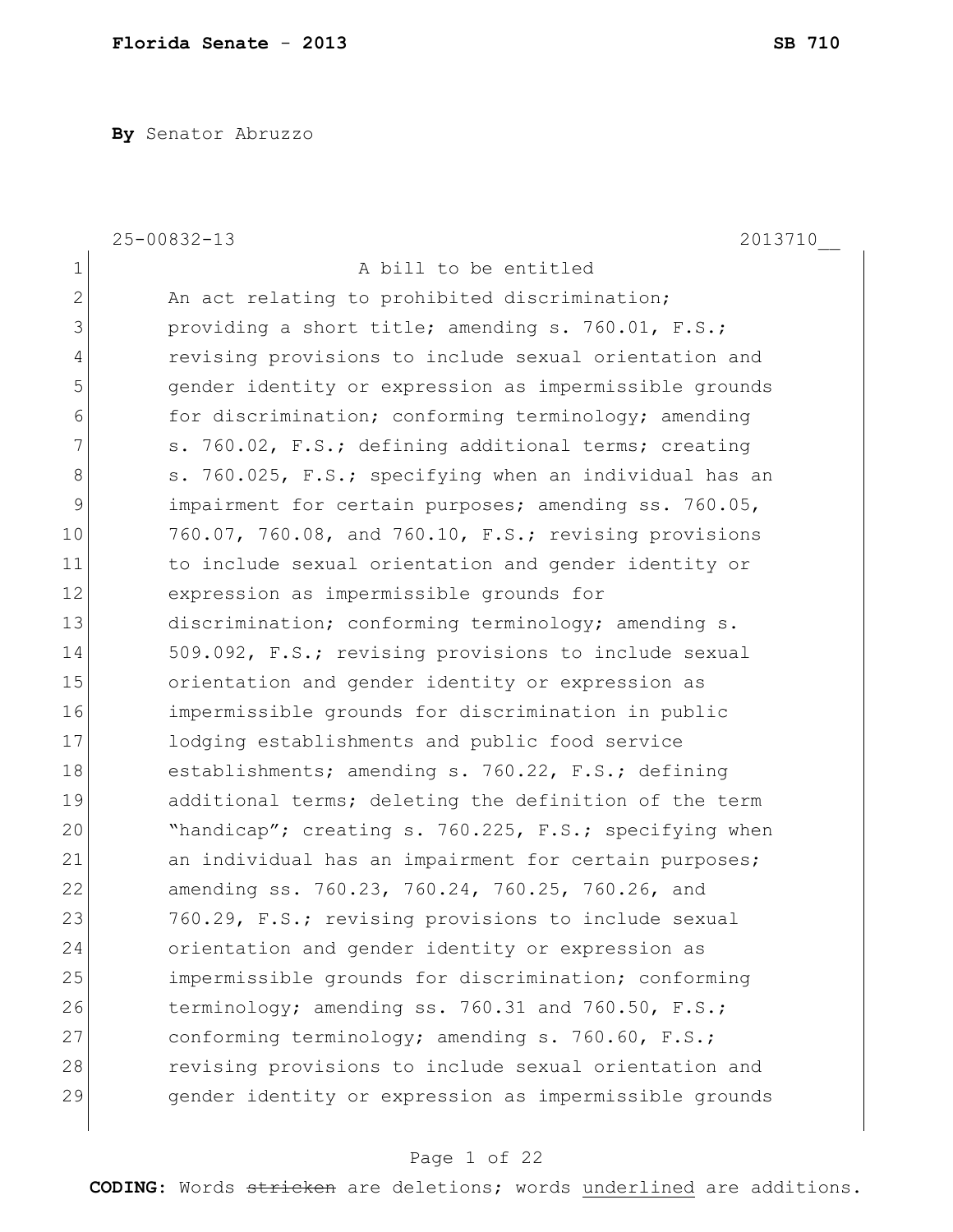|    | $25 - 00832 - 13$<br>2013710                                     |
|----|------------------------------------------------------------------|
| 30 | for discrimination; conforming terminology; amending             |
| 31 | s. 419.001, F.S.; conforming a cross-reference;                  |
| 32 | providing an effective date.                                     |
| 33 |                                                                  |
| 34 | Be It Enacted by the Legislature of the State of Florida:        |
| 35 |                                                                  |
| 36 | Section 1. This act may be cited as the "Competitive             |
| 37 | Workforce Act."                                                  |
| 38 | Section 2. Subsection (2) of section 760.01, Florida             |
| 39 | Statutes, is amended to read:                                    |
| 40 | 760.01 Purposes; construction; title.-                           |
| 41 | (2) The general purposes of the Florida Civil Rights Act of      |
| 42 | 1992 are to secure for all individuals within the state freedom  |
| 43 | from discrimination because of race, color, religion, sex,       |
| 44 | national origin, age, disability, sexual orientation, gender     |
| 45 | identity or expression handicap, or marital status and thereby   |
| 46 | to protect their interest in personal dignity, to make available |
| 47 | to the state their full productive capacities, to secure the     |
| 48 | state against domestic strife and unrest, to preserve the public |
| 49 | safety, health, and general welfare, and to promote the          |
| 50 | interests, rights, and privileges of individuals within the      |
| 51 | state.                                                           |
| 52 | Section 3. Section 760.02, Florida Statutes, is amended to       |
| 53 | read:                                                            |
| 54 | 760.02 Definitions.-For the purposes of ss. 760.01-760.11        |
| 55 | and 509.092, the term:                                           |
| 56 | (1) "Aggrieved person" means a person who files a complaint      |
| 57 | with the Florida Commission on Human Relations "Florida Civil    |
| 58 | Rights Act of 1992" means ss. 760.01-760.11 and 509.092.         |
|    |                                                                  |

# Page 2 of 22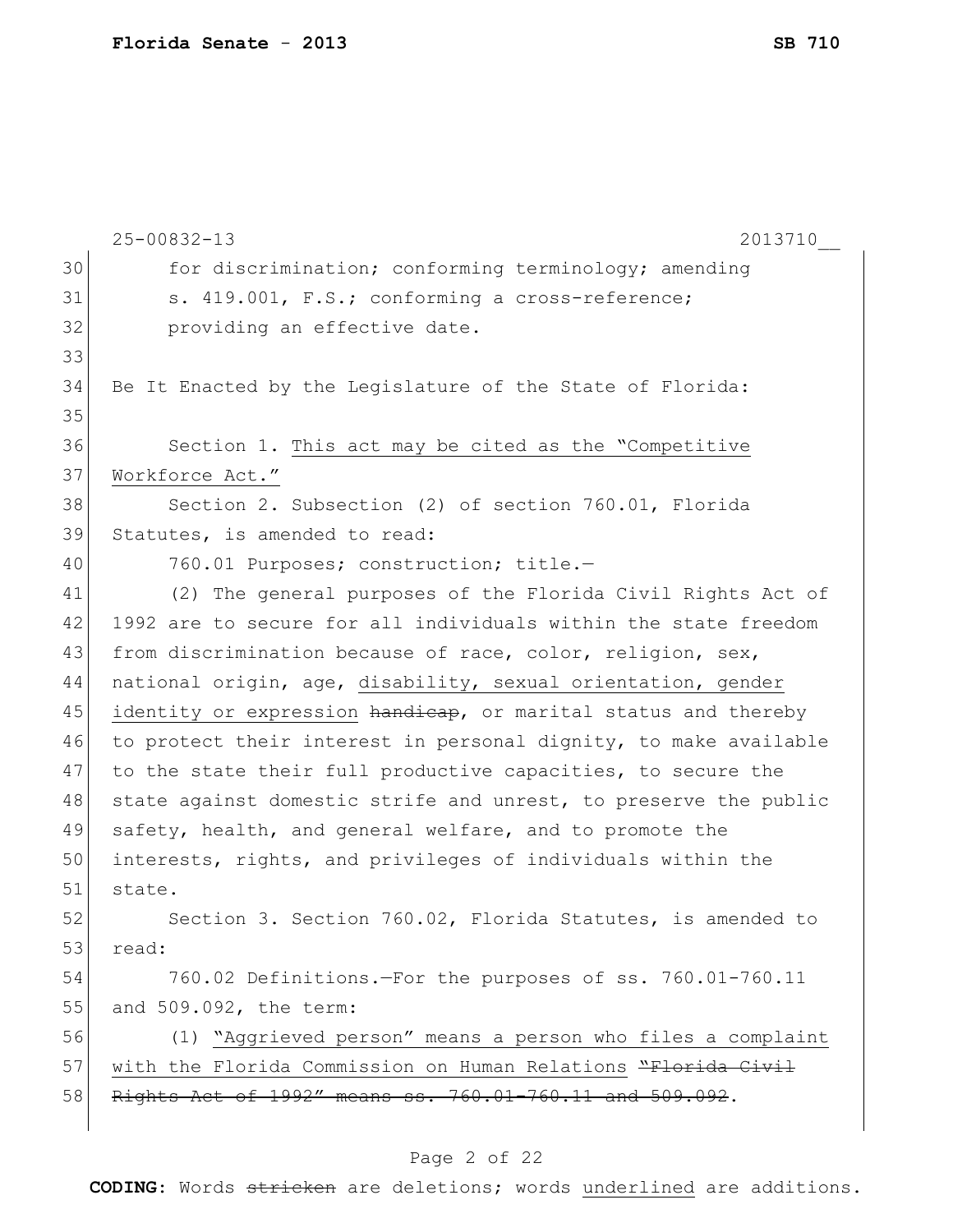|    | $25 - 00832 - 13$<br>2013710                                    |
|----|-----------------------------------------------------------------|
| 59 | (2) "Commission" means the Florida Commission on Human          |
| 60 | Relations created by s. 760.03.                                 |
| 61 | (3) "Commissioner" or "member" means a member of the            |
| 62 | commission.                                                     |
| 63 | (4) "Disability" means:                                         |
| 64 | (a) A physical or mental impairment that substantially          |
| 65 | limits one or more of the major life activities of the          |
| 66 | individual;                                                     |
| 67 | (b) A record of such impairment;                                |
| 68 | (c) Being regarded as having such an impairment; or             |
| 69 | (d) Having a developmental disability as defined in s.          |
| 70 | 393.063.                                                        |
| 71 | $(5)$ $(4)$ "Discriminatory practice" means any practice made   |
| 72 | unlawful by the Florida Civil Rights Act of 1992.               |
| 73 | (6) "Employer" means a person employing 15 or more              |
| 74 | employees for each working day in each of 20 or more calendar   |
| 75 | weeks in the current or the previous calendar year, and any     |
| 76 | agent of such a person.                                         |
| 77 | (7) "Employment agency" means a person regularly                |
| 78 | undertaking, with or without compensation, to procure employees |
| 79 | for an employer or to procure for employees opportunities to    |
| 80 | work for an employer, and includes an agent of such a person.   |
| 81 | (8) "Florida Civil Rights Act of 1992" means ss. 760.01-        |
| 82 | 760.11 and 509.092.                                             |
| 83 | (9) "Gender identity or expression" means gender-related        |
| 84 | identity, appearance, expression, or behavior of an individual, |
| 85 | regardless of the individual's assigned sex at birth.           |
| 86 | (10) "Labor organization" means an organization that exists     |
| 87 | for the purpose, in whole or in part, of collective bargaining  |
|    |                                                                 |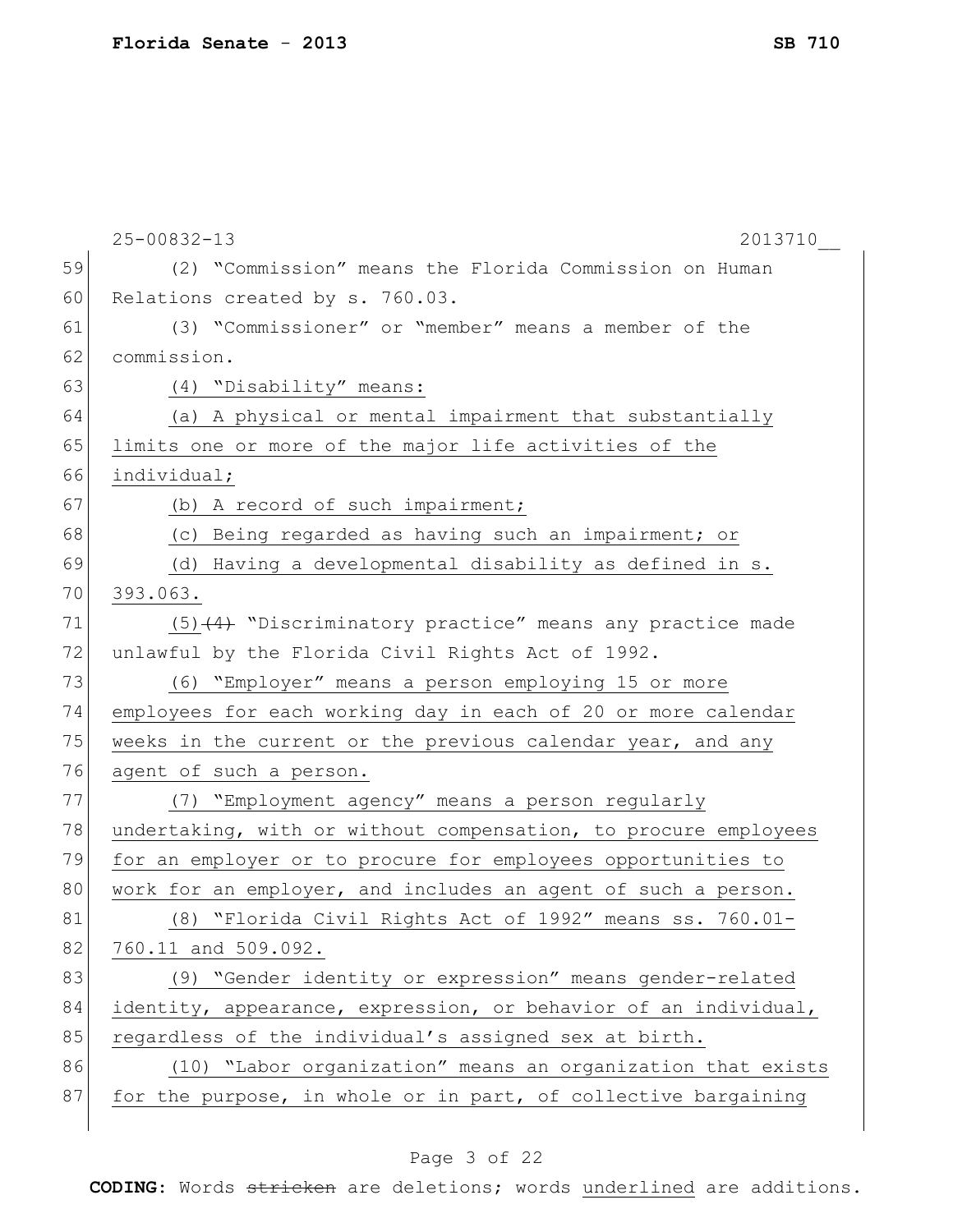|     | $25 - 00832 - 13$<br>2013710                                    |
|-----|-----------------------------------------------------------------|
| 88  | or of dealing with employers concerning grievances, terms or    |
| 89  | conditions of employment, or other mutual aid or protection in  |
| 90  | connection with employment.                                     |
| 91  | (11) "Major life activities" includes, but is not limited       |
| 92  | to:                                                             |
| 93  | (a) Caring for oneself, performing manual tasks, and            |
| 94  | functioning in a workplace environment.                         |
| 95  | (b) Major bodily functions, including, but not limited to,      |
| 96  | visual, auditory, aural, and cognitive functions; functions of  |
| 97  | the immune, digestive, neurological, respiratory, circulatory,  |
| 98  | endocrine, and reproductive systems; normal cell growth; and    |
| 99  | functions of the bowel, bladder, and brain.                     |
| 100 | $(12)$ $(5)$ "National origin" includes ancestry.               |
| 101 | $(13)$ (6) "Person" includes an individual, association,        |
| 102 | corporation, joint apprenticeship committee, joint-stock        |
| 103 | company, labor union, legal representative, mutual company,     |
| 104 | partnership, receiver, trust, trustee in bankruptcy, or         |
| 105 | unincorporated organization; any other legal or commercial      |
| 106 | entity; the state; or any governmental entity or agency.        |
| 107 | (7) "Employer" means any person employing 15 or more            |
| 108 | employees for each working day in each of 20 or more calendar   |
| 109 | weeks in the current or preceding calendar year, and any agent  |
| 110 | of such a person.                                               |
| 111 | (8) "Employment agency" means any person regularly              |
| 112 | undertaking, with or without compensation, to procure employees |
| 113 | for an employer or to procure for employees opportunities to    |
| 114 | work for an employer, and includes an agent of such a person.   |
| 115 | (9) "Labor organization" means any organization which           |
| 116 | exists for the purpose, in whole or in part, of collective      |
|     |                                                                 |

# Page 4 of 22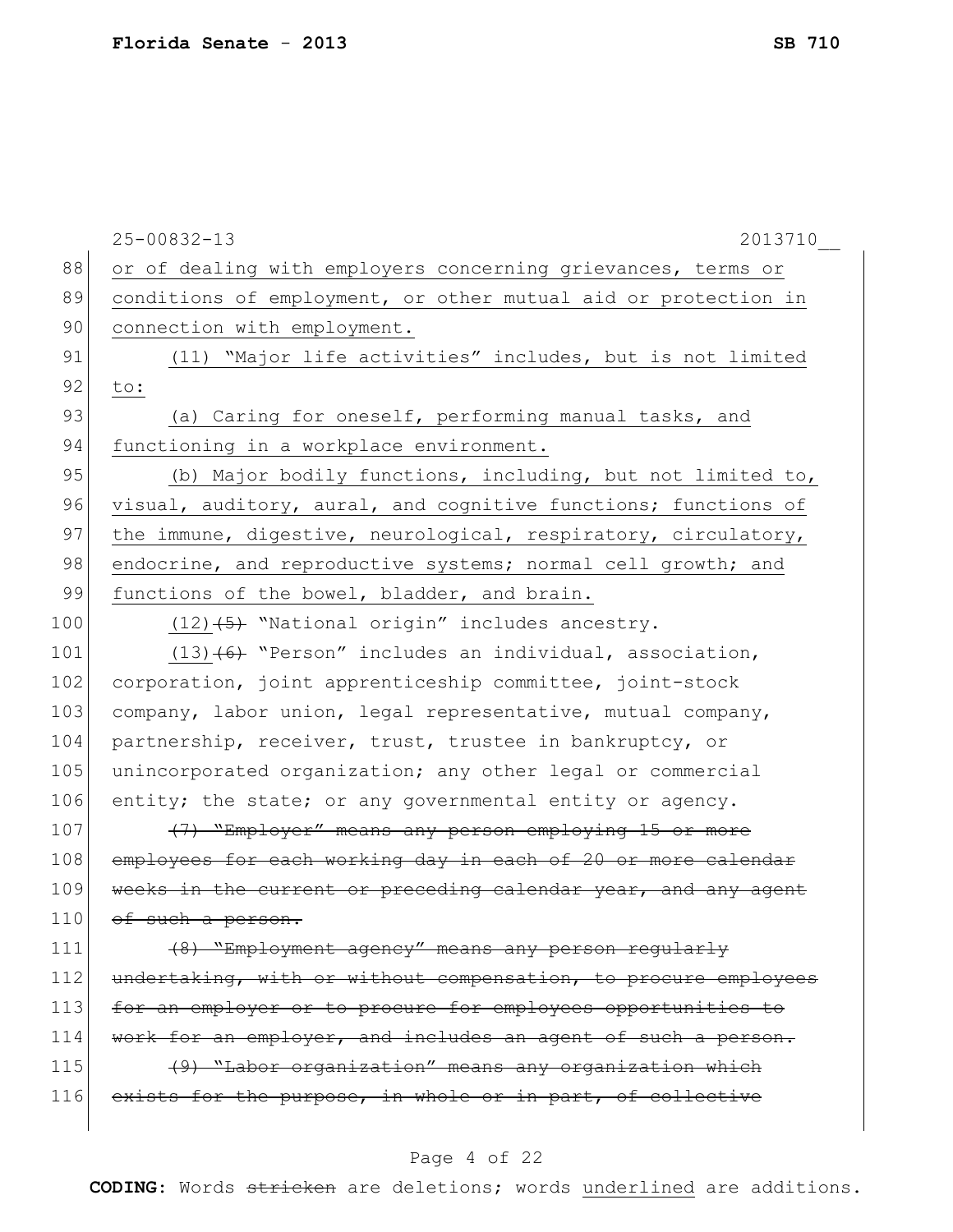|              | $25 - 00832 - 13$<br>2013710                                              |
|--------------|---------------------------------------------------------------------------|
| 117          | bargaining or of dealing with employers concerning grievances,            |
| 118          | terms or conditions of employment, or other mutual aid or                 |
| 119          | protection in connection with employment.                                 |
| 120          | (10) "Aggrieved person" means any person who files a                      |
| 121          | complaint with the Human Relations Commission.                            |
| 122          | $(14)$ $(11)$ "Public accommodations" means places of public              |
| 123          | accommodation, lodgings, facilities principally engaged in                |
| 124          | selling food for consumption on the premises, gasoline stations,          |
| 125          | places of exhibition or entertainment, and other covered                  |
| 126          | establishments. Each of the following establishments which                |
| 127          | serves the public is a place of public accommodation within the           |
| 128          | meaning of this section:                                                  |
| 129          | (a) An Any inn, hotel, motel, or other establishment that                 |
| 130          | which provides lodging to transient guests, other than an                 |
| 131          | establishment located within a building that which contains not           |
| 132          | more than four rooms for rent or hire and that which is actually          |
| 133          | occupied by the proprietor of such establishment as his or her            |
| 134          | residence.                                                                |
| 135          | (b) A Any restaurant, cafeteria, lunchroom, lunch counter,                |
| 136          | soda fountain, or other facility principally engaged in selling           |
| 137          | food for consumption on the premises, including, but not limited          |
| 138          | to, any such facility located on the premises of any retail               |
| 139          | establishment, or any gasoline station.                                   |
| 1 <i>4</i> 0 | $(\cap)$ $\Delta$ $\Delta$ pu motion picture theater theater concert hall |

140  $\left( c \right)$   $\frac{A}{A}$   $\frac{A}{A}$  motion picture theater, theater, concert hall, 141 sports arena, stadium, or other place of exhibition or 142 entertainment.

143 (d) An Any establishment that which is physically located 144 within the premises of any establishment otherwise covered by 145 this subsection, or within the premises of which is physically

#### Page 5 of 22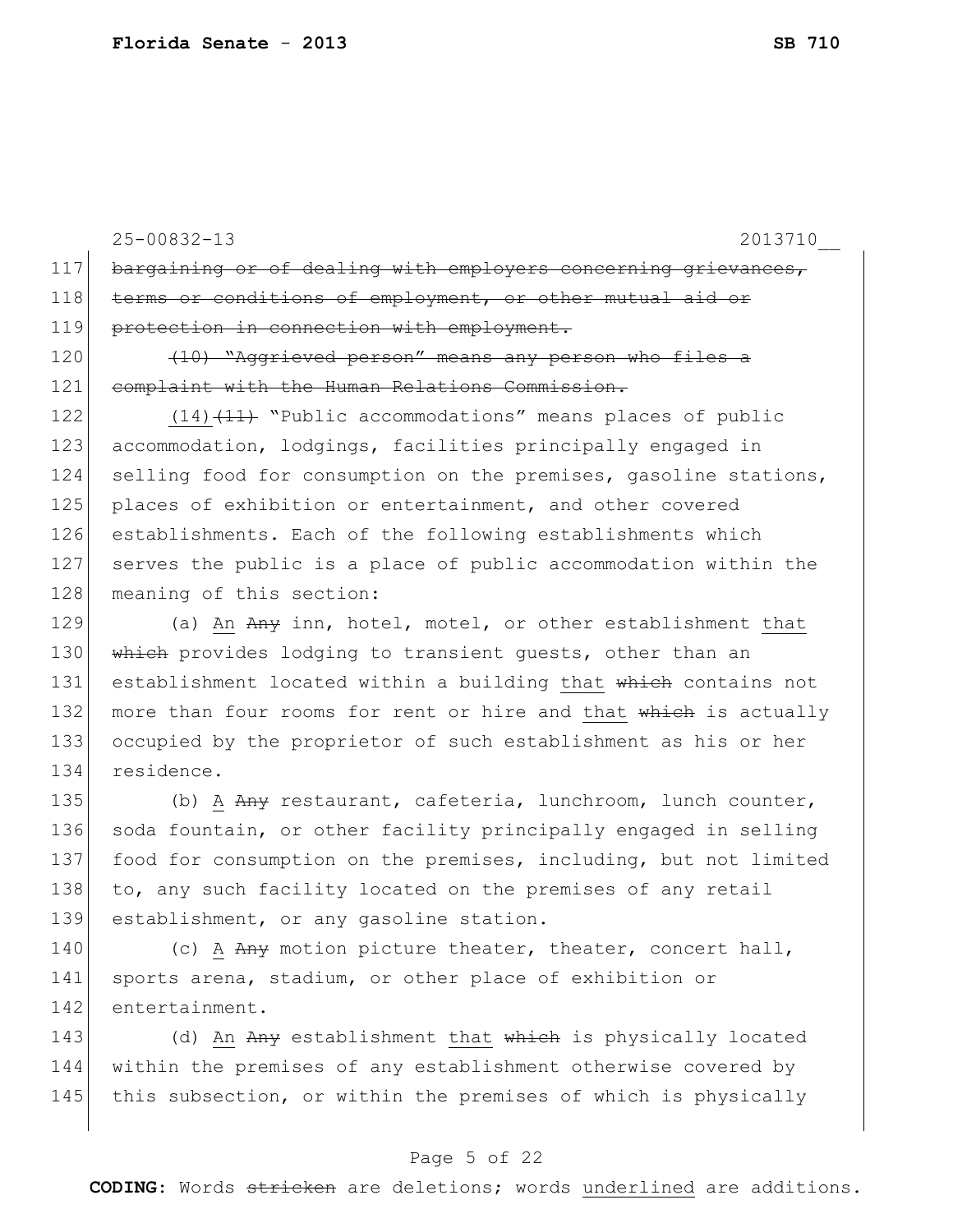|     | $25 - 00832 - 13$<br>2013710                                    |
|-----|-----------------------------------------------------------------|
| 146 | located any such covered establishment, and which holds itself  |
| 147 | out as serving patrons of such covered establishment.           |
| 148 | (15) "Sexual orientation" means an individual's actual or       |
| 149 | perceived heterosexuality, homosexuality, or bisexuality.       |
| 150 | Section 4. Section 760.025, Florida Statutes, is created to     |
| 151 | read:                                                           |
| 152 | 760.025 Impairment. - For purposes of this part, an             |
| 153 | individual who has been subjected to an action prohibited under |
| 154 | this chapter because of an actual or perceived physical or      |
| 155 | mental impairment, regardless of whether the impairment limits  |
| 156 | or is perceived to limit a major life activity, has an          |
| 157 | impairment. An impairment that limits one major life activity   |
| 158 | may be considered a disability; however, a transitory or minor  |
| 159 | impairment is not a disability. An impairment that is episodic  |
| 160 | or in remission is considered to be a disability if it          |
| 161 | substantially limits at least one major life activity when the  |
| 162 | impairment is active or not in remission. The determination of  |
| 163 | whether an impairment substantially limits at least one major   |
| 164 | life activity must be made without regard to the ameliorative   |
| 165 | effects of mitigating measures, such as medication; medical     |
| 166 | supplies; equipment or appliances; low-vision devices, not      |
| 167 | including ordinary eyeglasses or contact lenses; prosthetics,   |
| 168 | including artificial limbs and devices, hearing aids and        |
| 169 | cochlear implants or other implantable hearing devices, and     |
| 170 | mobility devices; oxygen therapy equipment and supplies; use of |
| 171 | assistive technology; reasonable accommodations or auxiliary    |
| 172 | aids or services, including qualified interpreters or other     |
| 173 | effective measures of making aurally delivered materials        |
| 174 | available to individuals with hearing impairments; qualified    |
|     |                                                                 |

# Page 6 of 22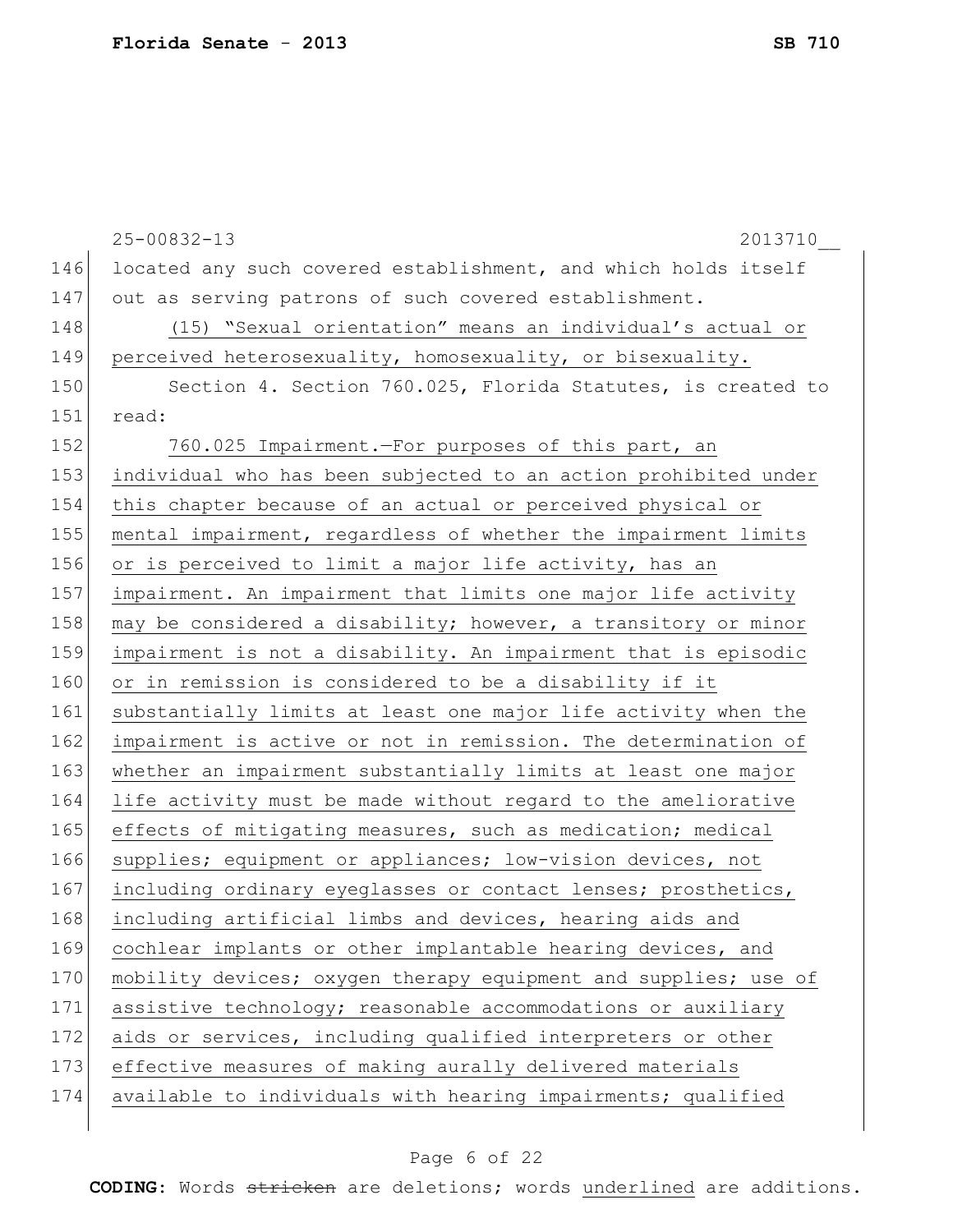|     | 2013710<br>$25 - 00832 - 13$                                     |
|-----|------------------------------------------------------------------|
| 175 | readers; taped texts or other effective methods of making        |
| 176 | visually delivered materials available to individuals with       |
| 177 | visual impairments; acquisition or modification of equipment and |
| 178 | devices and other similar services and actions; or learned       |
| 179 | behavioral or adaptive neurological modifications.               |
| 180 | Section 5. Section 760.05, Florida Statutes, is amended to       |
| 181 | read:                                                            |
| 182 | 760.05 Functions of the commission. The commission shall         |
| 183 | promote and encourage fair treatment and equal opportunity for   |
| 184 | all persons regardless of race, color, religion, sex, national   |
| 185 | origin, age, disability, sexual orientation, gender identity or  |
| 186 | expression handicap, or marital status and mutual understanding  |
| 187 | and respect among all members of society all economic, social,   |
| 188 | racial, religious, and ethnic groups; and the commission shall   |
| 189 | endeavor to eliminate discrimination against, and antagonism     |
| 190 | between, persons on the basis of race, color, religion, sex,     |
| 191 | national origin, age, disability, sexual orientation, gender     |
| 192 | identity or expression, or marital status religious, racial, and |
| 193 | ethnic groups and their members.                                 |
| 194 | Section 6. Section 760.07, Florida Statutes, is amended to       |
| 195 | read:                                                            |
| 196 | 760.07 Remedies for unlawful discrimination. - Any violation     |
| 197 | of any Florida statute making unlawful discrimination because of |
| 198 | race, color, religion, gender, national origin, age, disability, |
| 199 | sexual orientation, gender identity or expression handicap, or   |
| 200 | marital status in the areas of education, employment, housing,   |
| 201 | or public accommodations gives rise to a cause of action for all |
| 202 | relief and damages described in s. 760.11(5), unless greater     |
| 203 | damages are expressly provided for. If the statute prohibiting   |
|     |                                                                  |

# Page 7 of 22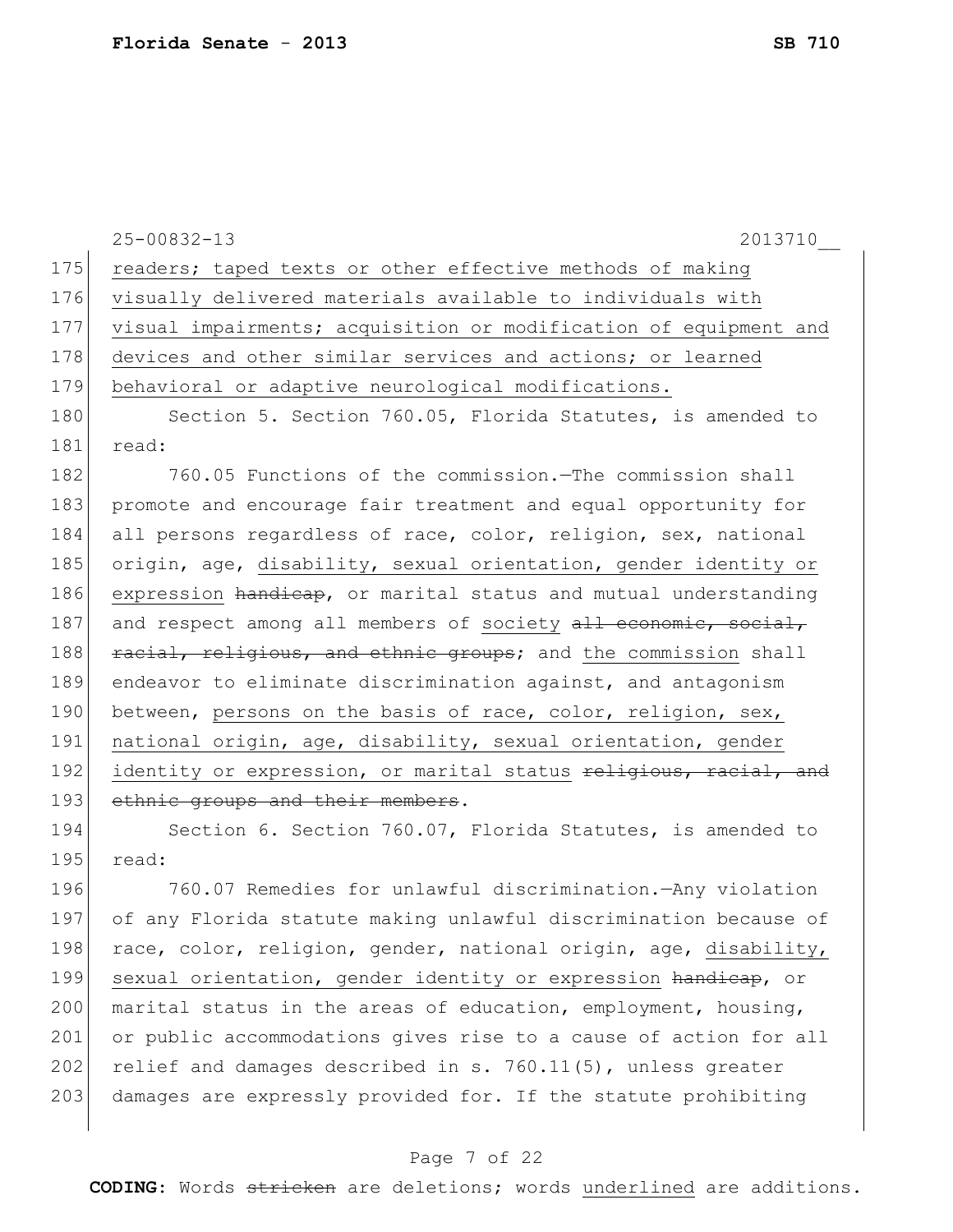|     | $25 - 00832 - 13$<br>2013710                                                |
|-----|-----------------------------------------------------------------------------|
| 204 | unlawful discrimination provides an administrative remedy, the              |
| 205 | action for equitable relief and damages provided for in this                |
| 206 | section may be initiated only after the plaintiff has exhausted             |
| 207 | his or her administrative remedy. The term "public                          |
| 208 | accommodations" does not include lodge halls or other similar               |
| 209 | facilities of private organizations that which are made                     |
| 210 | available for public use occasionally or periodically. The right            |
| 211 | to trial by jury is preserved in any case in which the plaintiff            |
| 212 | is seeking actual or punitive damages.                                      |
| 213 | Section 7. Section 760.08, Florida Statutes, is amended to                  |
| 214 | read:                                                                       |
| 215 | 760.08 Discrimination in places of public accommodation.-                   |
| 216 | All persons shall be entitled to the full and equal enjoyment of            |
| 217 | the goods, services, facilities, privileges, advantages, and                |
| 218 | accommodations of any place of public accommodation, as defined             |
| 219 | in this chapter, without discrimination or segregation on the               |
| 220 | ground of race, color, national origin, sex, disability, sexual             |
| 221 | orientation, gender identity or expression handicap, familial               |
| 222 | status, or religion.                                                        |
| 223 | Section 8. Subsections $(1)$ and $(2)$ , paragraphs $(a)$ and $(b)$         |
| 224 | of subsection $(3)$ , subsections $(4)$ , $(5)$ , and $(6)$ , and paragraph |
| 225 | (a) of subsection (8) of section 760.10, Florida Statutes, are              |
| 226 | amended to read:                                                            |
| 227 | 760.10 Unlawful employment practices.-                                      |
| 228 | (1) It is an unlawful employment practice for an employer:                  |
| 229 | (a) To discharge or to fail or refuse to hire any                           |
| 230 | individual, or otherwise to discriminate against any individual             |
| 231 | with respect to compensation, terms, conditions, or privileges              |
| 232 | of employment, because of such individual's race, color,                    |
|     |                                                                             |

# Page 8 of 22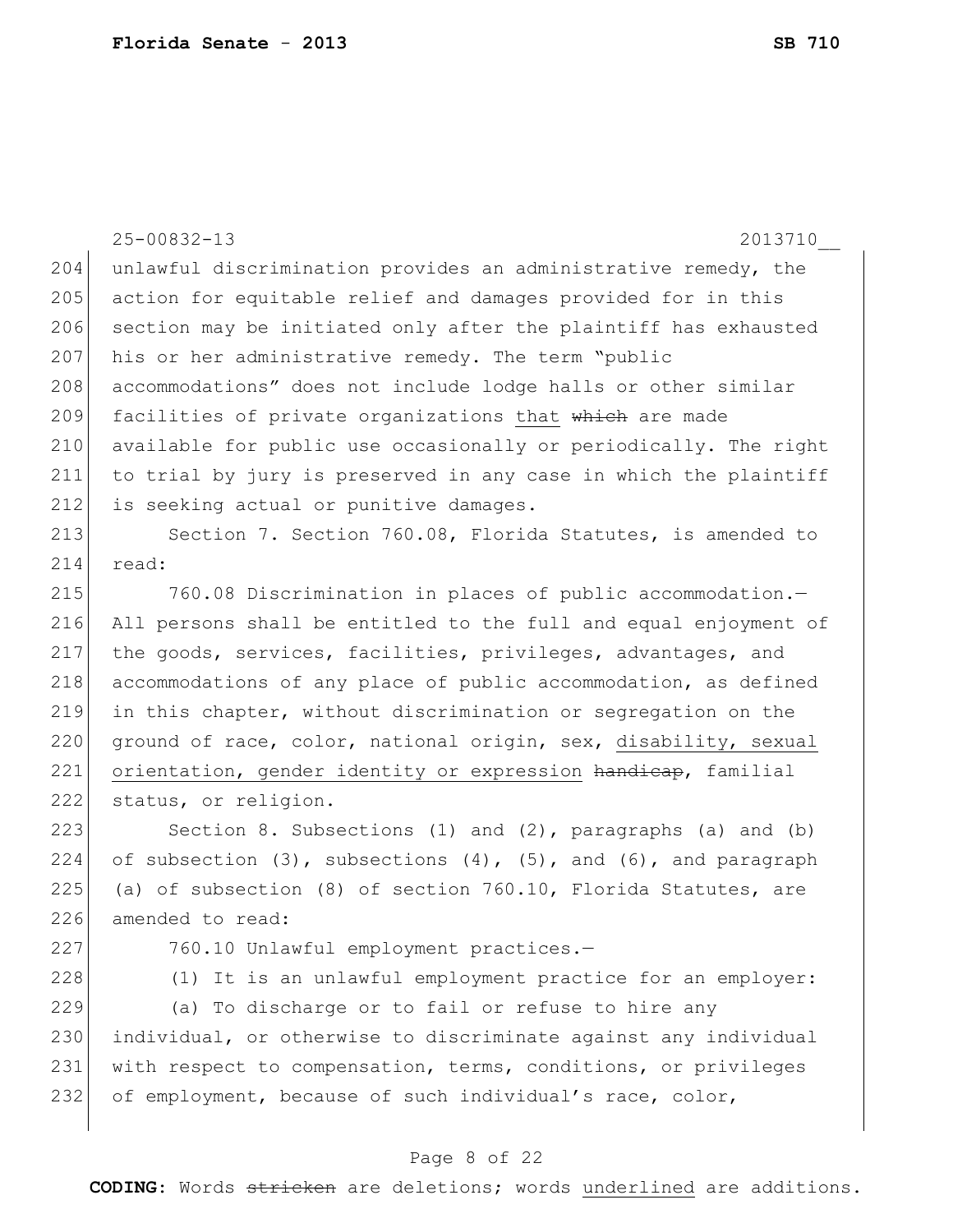25-00832-13 2013710\_\_ 233 religion, sex, national origin, age, disability, sexual 234 orientation, gender identity or expression handicap, or marital 235 status.

236 (b) To limit, segregate, or classify employees or 237 applicants for employment in any way which would deprive or tend 238 to deprive any individual of employment opportunities, or 239 adversely affect any individual's status as an employee, because 240 of such individual's race, color, religion, sex, national 241 origin, age, disability, sexual orientation, gender identity or 242 expression handicap, or marital status.

243 (2) It is an unlawful employment practice for an employment 244 agency to fail or refuse to refer for employment, or otherwise 245 to discriminate against, an  $\frac{a}{b}$  individual because of race, 246 color, religion, sex, national origin, age, disability, sexual 247 orientation, gender identity or expression handicap, or marital 248 status or to classify or refer for employment any individual on 249 the basis of race, color, religion, sex, national origin, age, 250 disability, sexual orientation, gender identity or expression 251 handicap, or marital status.

252 (3) It is an unlawful employment practice for a labor 253 organization:

254 (a) To exclude or to expel from its membership, or 255 otherwise to discriminate against, any individual because of 256 race, color, religion, sex, national origin, age, disability, 257 sexual orientation, gender identity or expression handicap, or 258 marital status.

259 (b) To limit, segregate, or classify its membership or 260 applicants for membership, or to classify or fail or refuse to 261 refer for employment any individual, in any way which would

#### Page 9 of 22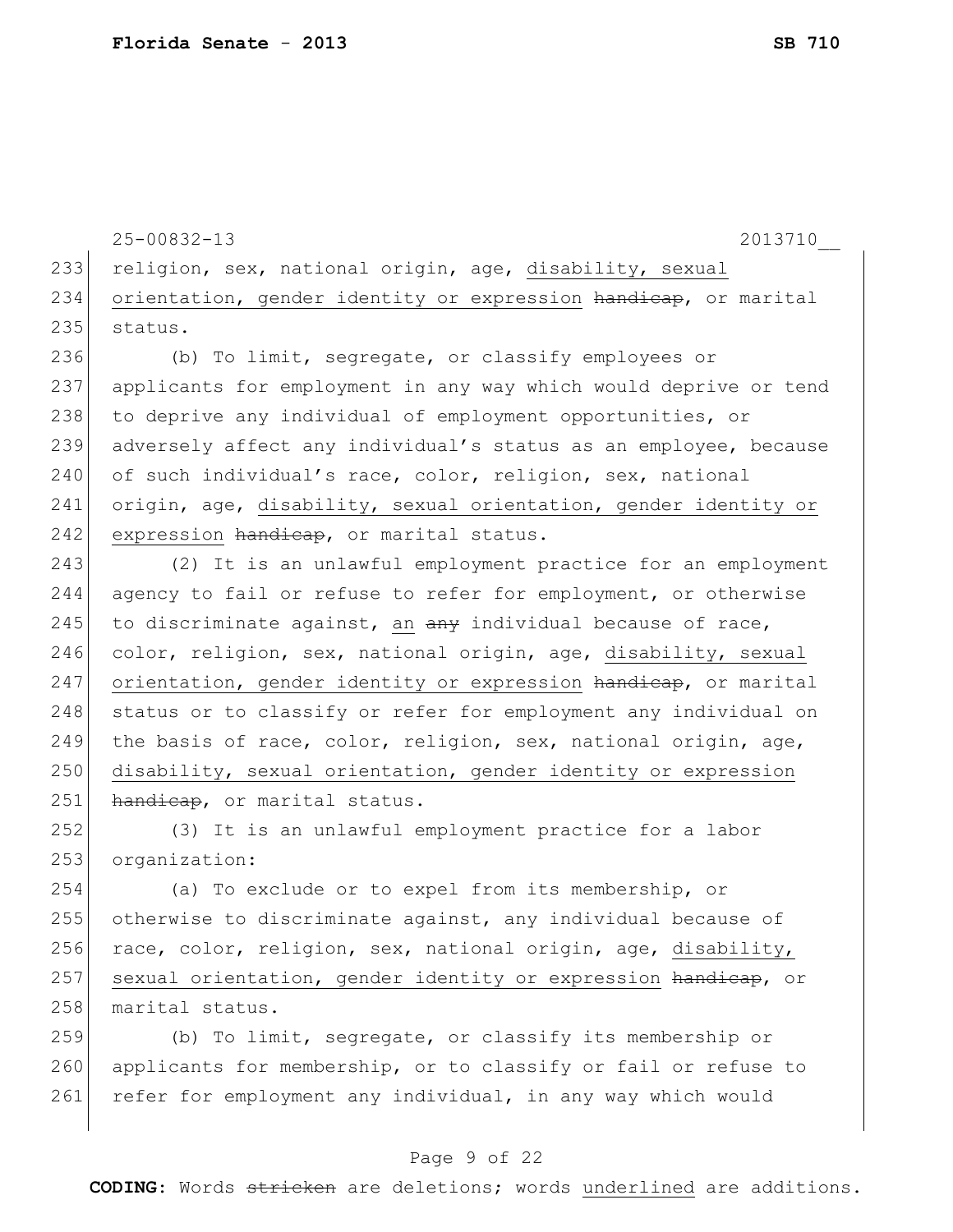```
25-00832-13 2013710__
262 deprive or tend to deprive any individual of employment
263 opportunities, or adversely affect any individual's status as an
264 employee or as an applicant for employment, because of such
265 individual's race, color, religion, sex, national origin, age, 
266 disability, sexual orientation, gender identity or expression
267 handicap, or marital status.
268 (4) It is an unlawful employment practice for any employer,
269 labor organization, or joint labor-management committee 
270 controlling apprenticeship or other training or retraining,
271 including on-the-job training programs, to discriminate against 
272 any individual because of race, color, religion, sex, national
273 origin, age, disability, sexual orientation, gender identity or
274 expression handicap, or marital status in admission to, or
275 employment in, any program established to provide apprenticeship 
276 or other training.
277 (5) Whenever, in order to engage in a profession,
278 occupation, or trade, it is required that a person receive a
279 license, certification, or other credential, become a member or 
280 an associate of any club, association, or other organization, or
281 pass any examination, it is an unlawful employment practice for
282 any person to discriminate against any other person seeking such
283 license, certification, or other credential, seeking to become a
284 member or associate of such club, association, or other
285 organization, or seeking to take or pass such examination,
286 because of such other person's race, color, religion, sex,
287 national origin, age, disability, sexual orientation, gender
288 identity or expression handicap, or marital status.
289 (6) It is an unlawful employment practice for an employer,
```
290 labor organization, employment agency, or joint labor-management

#### Page 10 of 22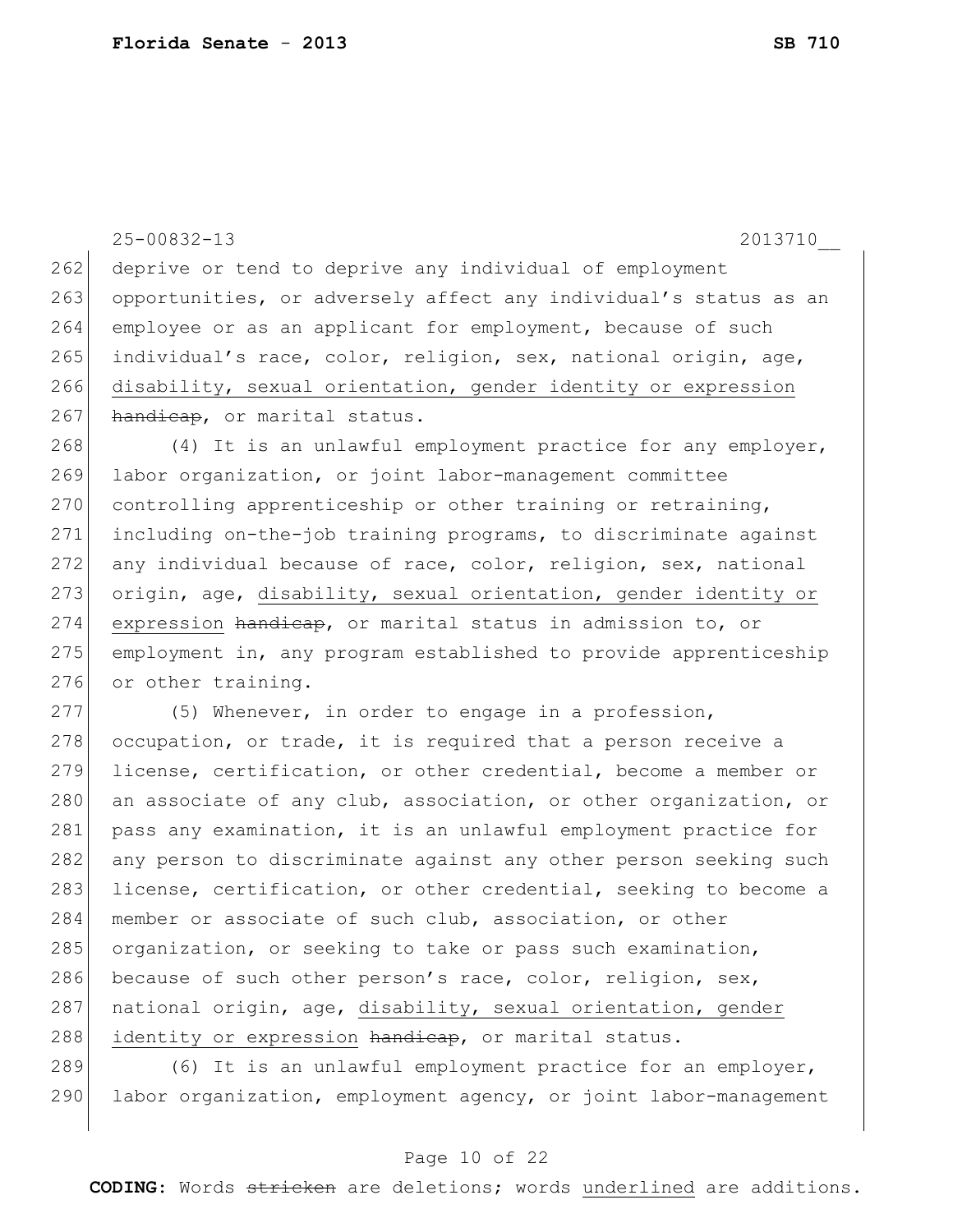|     | $25 - 00832 - 13$<br>2013710                                     |
|-----|------------------------------------------------------------------|
| 291 | committee to print, or cause to be printed or published, any     |
| 292 | notice or advertisement relating to employment, membership,      |
| 293 | classification, referral for employment, or apprenticeship or    |
| 294 | other training, indicating any preference, limitation,           |
| 295 | specification, or discrimination, based on race, color,          |
| 296 | religion, sex, national origin, age, absence of disability,      |
| 297 | sexual orientation, gender identity or expression handicap, or   |
| 298 | marital status.                                                  |
| 299 | (8) Notwithstanding any other provision of this section, it      |
| 300 | is not an unlawful employment practice under ss. 760.01-760.10   |
| 301 | for an employer, employment agency, labor organization, or joint |
| 302 | labor-management committee to:                                   |
| 303 | (a) Take or fail to take any action on the basis of              |
| 304 | religion, sex, national origin, age, disability, sexual          |
| 305 | orientation, gender identity or expression handicap, or marital  |
| 306 | status in those certain instances in which religion, sex,        |
| 307 | national origin, age, absence of a particular disability, sexual |
| 308 | orientation, gender identity or expression handicap, or marital  |
| 309 | status is a bona fide occupational qualification reasonably      |
| 310 | necessary for the performance of the particular employment to    |
| 311 | which such action or inaction is related.                        |
| 312 | Section 9. Section 509.092, Florida Statutes, is amended to      |
| 313 | read:                                                            |
| 314 | 509.092 Public lodging establishments and public food            |
| 315 | service establishments; rights as private enterprises.-Public    |
| 316 | lodging establishments and public food service establishments    |
| 317 | are private enterprises, and the operator has the right to       |
| 318 | refuse accommodations or service to any person who is            |
| 319 | objectionable or undesirable to the operator, but such refusal   |
|     |                                                                  |

# Page 11 of 22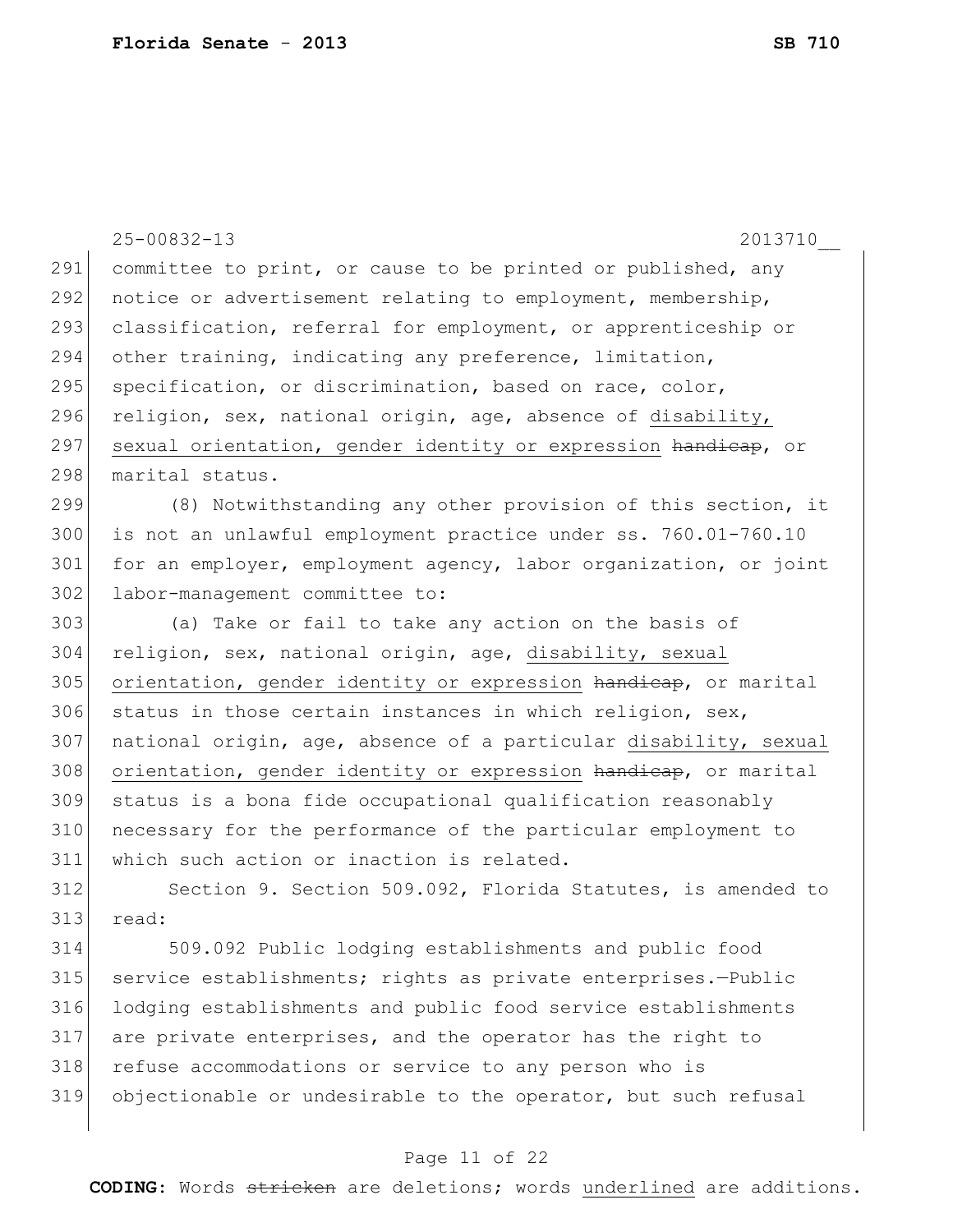|     | $25 - 00832 - 13$<br>2013710                                    |
|-----|-----------------------------------------------------------------|
| 320 | may not be based upon race, creed, color, sex, physical         |
| 321 | disability, sexual orientation, gender identity or expression,  |
| 322 | or national origin. A person aggrieved by a violation of this   |
| 323 | section or a violation of a rule adopted under this section has |
| 324 | a right of action pursuant to s. 760.11.                        |
| 325 | Section 10. Section 760.22, Florida Statutes, is amended to     |
| 326 | read:                                                           |
| 327 | 760.22 Definitions. - As used in ss. 760.20-760.37, the term:   |
| 328 | (1) "Commission" means the Florida Commission on Human          |
| 329 | Relations.                                                      |
| 330 | (2) "Covered multifamily dwelling" means:                       |
| 331 | (a) A building that which consists of four or more units        |
| 332 | and has an elevator; or                                         |
| 333 | (b) The ground floor units of a building that which             |
| 334 | consists of four or more units and does not have an elevator.   |
| 335 | (3) "Disability" has the same meaning as provided in s.         |
| 336 | 760.02.                                                         |
| 337 | $(4)$ +3) "Discriminatory housing practice" means an act that   |
| 338 | is unlawful under the terms of ss. 760.20-760.37.               |
| 339 | $(5)$ $(4)$ "Dwelling" means any building or structure, or      |
| 340 | portion thereof, which is occupied as, or designed or intended  |
| 341 | for occupancy as, a residence by one or more families, and any  |
| 342 | vacant land that which is offered for sale or lease for the     |
| 343 | construction or location on the land of any such building or    |
| 344 | structure, or portion thereof.                                  |
| 345 | $(6)$ +5) "Familial status" is established when an individual   |
| 346 | who has not attained the age of 18 years is domiciled with:     |
| 347 | (a) A parent or other person having legal custody of such       |
| 348 | individual; or                                                  |
|     |                                                                 |

# Page 12 of 22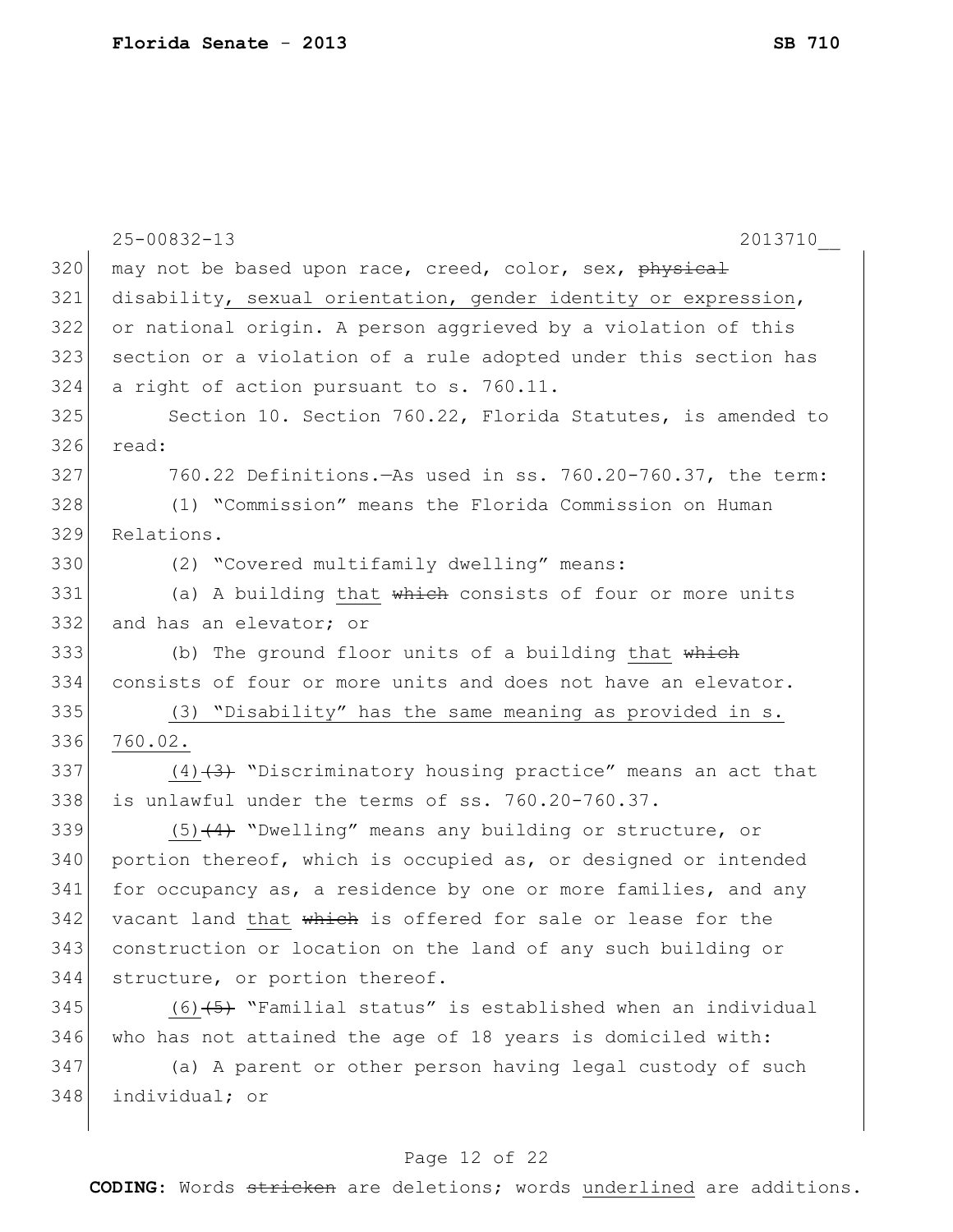|     | $25 - 00832 - 13$<br>2013710                                     |
|-----|------------------------------------------------------------------|
| 349 | (b) A designee of a parent or other person having legal          |
| 350 | custody, with the written permission of such parent or other     |
| 351 | person.                                                          |
| 352 | $(7)$ (6) "Family" includes a single individual.                 |
| 353 | (8) "Gender identity or expression" has the same meaning as      |
| 354 | provided in s. 760.02.                                           |
| 355 | (9) "Major life activities" has the same meaning as              |
| 356 | provided in s. 760.02.                                           |
| 357 | (7) "Handicap" means:                                            |
| 358 | (a) A person has a physical or mental impairment which           |
| 359 | substantially limits one or more major life activities, or he or |
| 360 | she has a record of having, or is regarded as having, such       |
| 361 | physical or mental impairment; or                                |
| 362 | (b) A person has a developmental disability as defined in        |
| 363 | 8.393.063.                                                       |
| 364 | $(10)$ $(8)$ "Person" includes one or more individuals,          |
| 365 | corporations, partnerships, associations, labor organizations,   |
| 366 | legal representatives, mutual companies, joint-stock companies,  |
| 367 | trusts, unincorporated organizations, trustees, trustees in      |
| 368 | bankruptcy, receivers, and fiduciaries.                          |
| 369 | (11) "Sexual orientation" has the same meaning as provided       |
| 370 | in s. 760.02.                                                    |
| 371 | $(12)$ +9+ "Substantially equivalent" means an administrative    |
| 372 | subdivision of the State of Florida meeting the requirements of  |
| 373 | 24 C.F.R. part 115, s. 115.6.                                    |
| 374 | (13) "Substantially limits" means to materially restrict an      |
| 375 | individual's ability.                                            |
| 376 | $(14)$ $(10)$ "To rent" includes to lease, to sublease, to let,  |
| 377 | and otherwise to grant for a consideration the right to occupy   |
|     |                                                                  |

# Page 13 of 22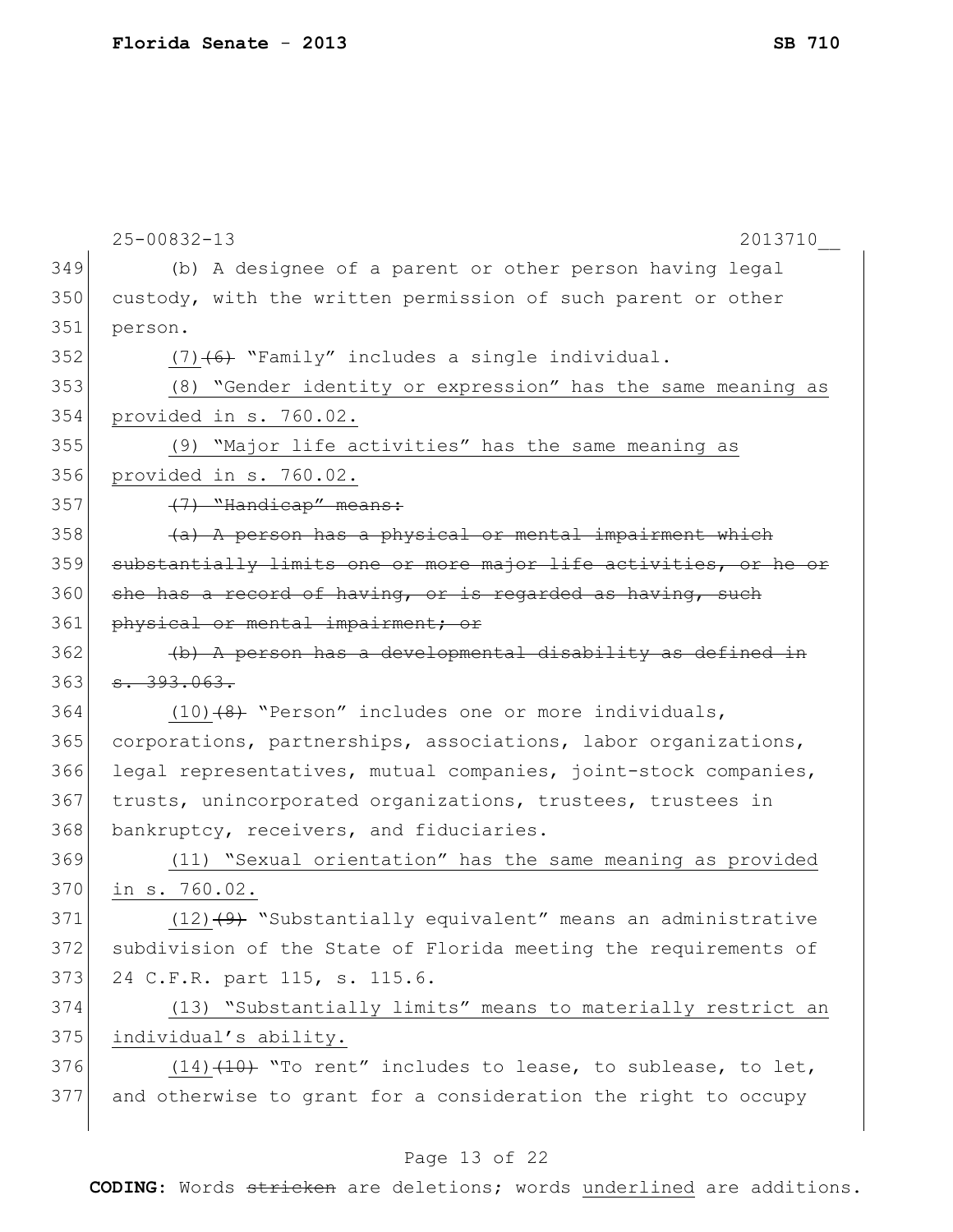|     | $25 - 00832 - 13$<br>2013710                                     |
|-----|------------------------------------------------------------------|
| 378 | premises not owned by the occupant.                              |
| 379 | (15) "Transitory or minor impairment" means any impairment       |
| 380 | having an actual, apparent, or expected duration of 6 months or  |
| 381 | less.                                                            |
| 382 | Section 11. Section 760.225, Florida Statutes, is created        |
| 383 | to read:                                                         |
| 384 | 760.225 Impairment. - For purposes of this part, an              |
| 385 | individual who has been subjected to an action prohibited under  |
| 386 | this chapter because of an actual or perceived physical or       |
| 387 | mental impairment, regardless of whether the impairment limits   |
| 388 | or is perceived to limit a major life activity, has an           |
| 389 | impairment. An impairment that limits one major life activity    |
| 390 | may be considered a disability; however, a transitory or minor   |
| 391 | impairment is not a disability. An impairment that is episodic   |
| 392 | or in remission is considered a disability if it substantially   |
| 393 | limits at least one major life activity when the impairment is   |
| 394 | active or not in remission. The determination of whether an      |
| 395 | impairment substantially limits a major life activity must be    |
| 396 | made without regard to the ameliorative effects of mitigating    |
| 397 | measures, such as medication; medical supplies; equipment or     |
| 398 | appliances; low-vision devices, not including ordinary           |
| 399 | eyeglasses or contact lenses; prosthetics, including artificial  |
| 400 | limbs and devices, hearing aids and cochlear implants or other   |
| 401 | implantable hearing devices, and mobility devices; oxygen        |
| 402 | therapy equipment and supplies; use of assistive technology;     |
| 403 | reasonable accommodations or auxiliary aids or services,         |
| 404 | including qualified interpreters or other effective measures of  |
| 405 | making aurally delivered materials available to individuals with |
| 406 | hearing impairments; qualified readers; taped texts or other     |
|     |                                                                  |

# Page 14 of 22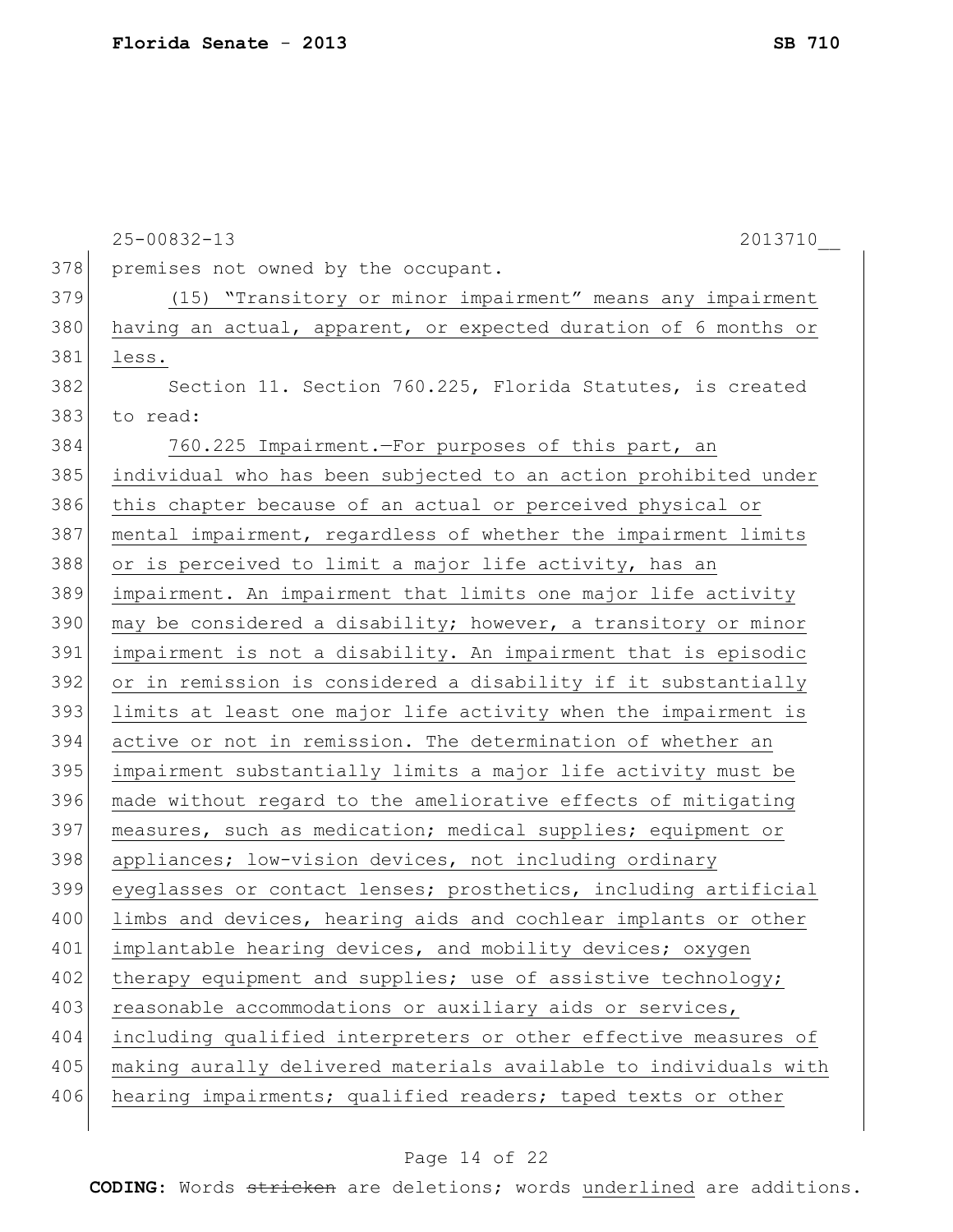|     | $25 - 00832 - 13$<br>2013710                                                |
|-----|-----------------------------------------------------------------------------|
| 407 | effective methods of making visually delivered materials                    |
| 408 | available to individuals with visual impairments; acquisition or            |
| 409 | modification of equipment and devices and other similar services            |
| 410 | and actions; or learned behavioral or adaptive neurological                 |
| 411 | modifications.                                                              |
| 412 | Section 12. Subsections $(1)$ , $(2)$ , $(3)$ , $(4)$ , $(5)$ , $(7)$ , and |
| 413 | (8), paragraph (a) of subsection (9), and paragraphs (a) and (d)            |
| 414 | of subsection (10) of section 760.23, Florida Statutes, are                 |
| 415 | amended to read:                                                            |
| 416 | 760.23 Discrimination in the sale or rental of housing and                  |
| 417 | other prohibited practices.-                                                |
| 418 | (1) It is unlawful to refuse to sell or rent after the                      |
| 419 | making of a bona fide offer, to refuse to negotiate for the sale            |
| 420 | or rental of, or otherwise to make unavailable or deny a                    |
| 421 | dwelling to any person because of race, color, national origin,             |
| 422 | sex, disability, sexual orientation, gender identity or                     |
| 423 | expression handicap, familial status, or religion.                          |
| 424 | (2) It is unlawful to discriminate against any person in                    |
| 425 | the terms, conditions, or privileges of sale or rental of a                 |
| 426 | dwelling, or in the provision of services or facilities in                  |
| 427 | connection therewith, because of race, color, national origin,              |
| 428 | sex, disability, sexual orientation, gender identity or                     |
| 429 | expression handicap, familial status, or religion.                          |
| 430 | (3) It is unlawful to make, print, or publish, or cause to                  |
| 431 | be made, printed, or published, any notice, statement, or                   |
| 432 | advertisement with respect to the sale or rental of a dwelling              |
| 433 | that indicates any preference, limitation, or discrimination                |
| 434 | based on race, color, national origin, sex, disability, sexual              |
| 435 | orientation, gender identity or expression handicap, familial               |
|     |                                                                             |

# Page 15 of 22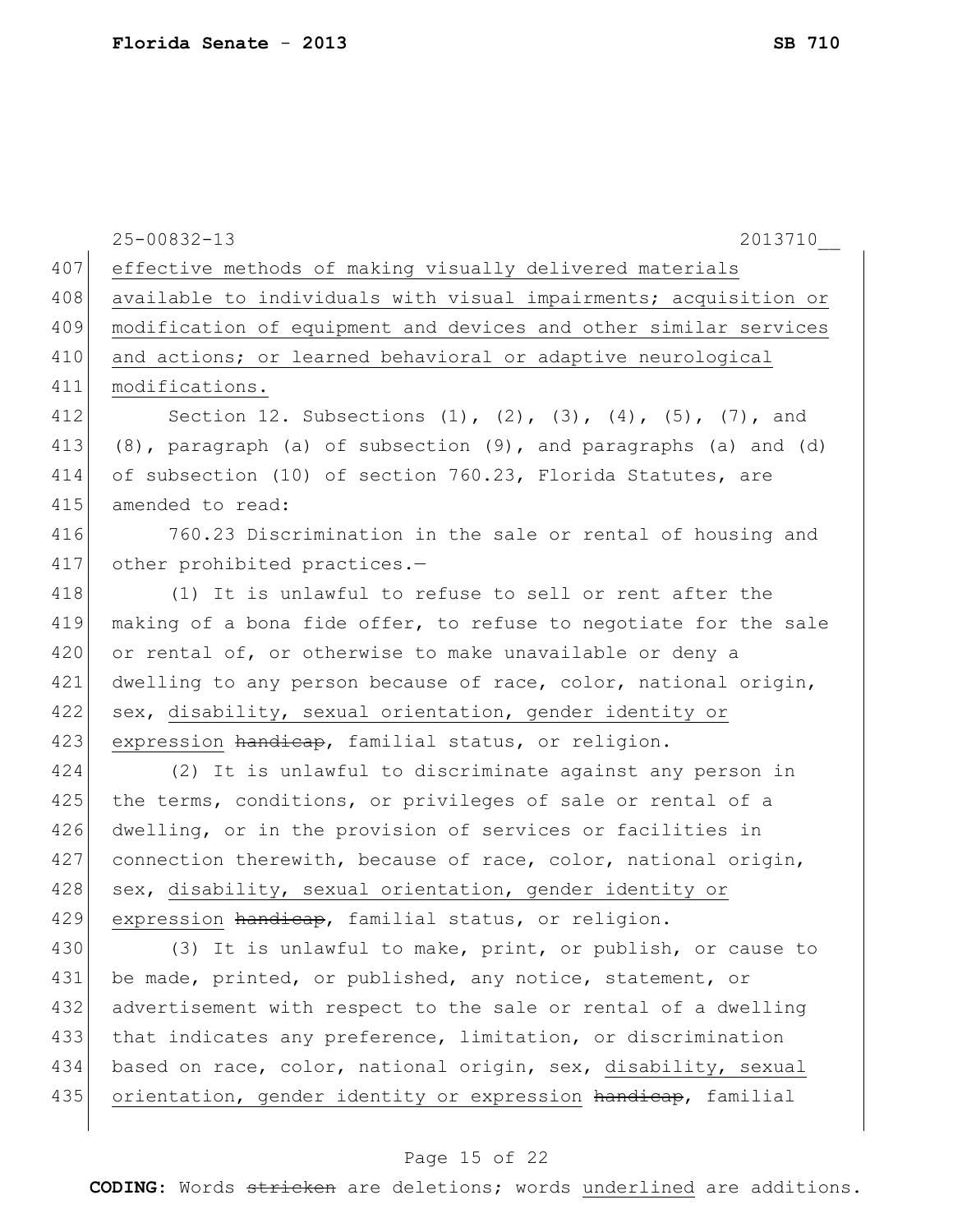|     | $25 - 00832 - 13$<br>2013710                                     |
|-----|------------------------------------------------------------------|
| 436 | status, or religion or an intention to make any such preference, |
| 437 | limitation, or discrimination.                                   |
| 438 | (4) It is unlawful to represent to any person because of         |
| 439 | race, color, national origin, sex, disability, sexual            |
| 440 | orientation, gender identity or expression handicap, familial    |
| 441 | status, or religion that any dwelling is not available for       |
| 442 | inspection, sale, or rental when such dwelling is in fact so     |
| 443 | available.                                                       |
| 444 | (5) It is unlawful, for profit, to induce or attempt to          |
| 445 | induce any person to sell or rent any dwelling by a              |
| 446 | representation regarding the entry or prospective entry into the |
| 447 | neighborhood of a person or persons of a particular race, color, |
| 448 | national origin, sex, disability, sexual orientation, gender     |
| 449 | identity or expression handicap, familial status, or religion.   |
| 450 | (7) It is unlawful to discriminate in the sale or rental         |
| 451 | of, or to otherwise make unavailable or deny, a dwelling to any  |
| 452 | buyer or renter because of a disability handicap of:             |
| 453 | (a) That buyer or renter;                                        |
| 454 | (b) A person residing in or intending to reside in that          |
| 455 | dwelling after it is sold, rented, or made available; or         |
| 456 | (c) Any person associated with the buyer or renter.              |
| 457 | (8) It is unlawful to discriminate against any person in         |
| 458 | the terms, conditions, or privileges of sale or rental of a      |
| 459 | dwelling, or in the provision of services or facilities in       |
| 460 | connection with such dwelling, because of a disability handicap  |
| 461 | of:                                                              |
| 462 | (a) That buyer or renter;                                        |
| 463 | (b) A person residing in or intending to reside in that          |
| 464 | dwelling after it is sold, rented, or made available; or         |
|     |                                                                  |

# Page 16 of 22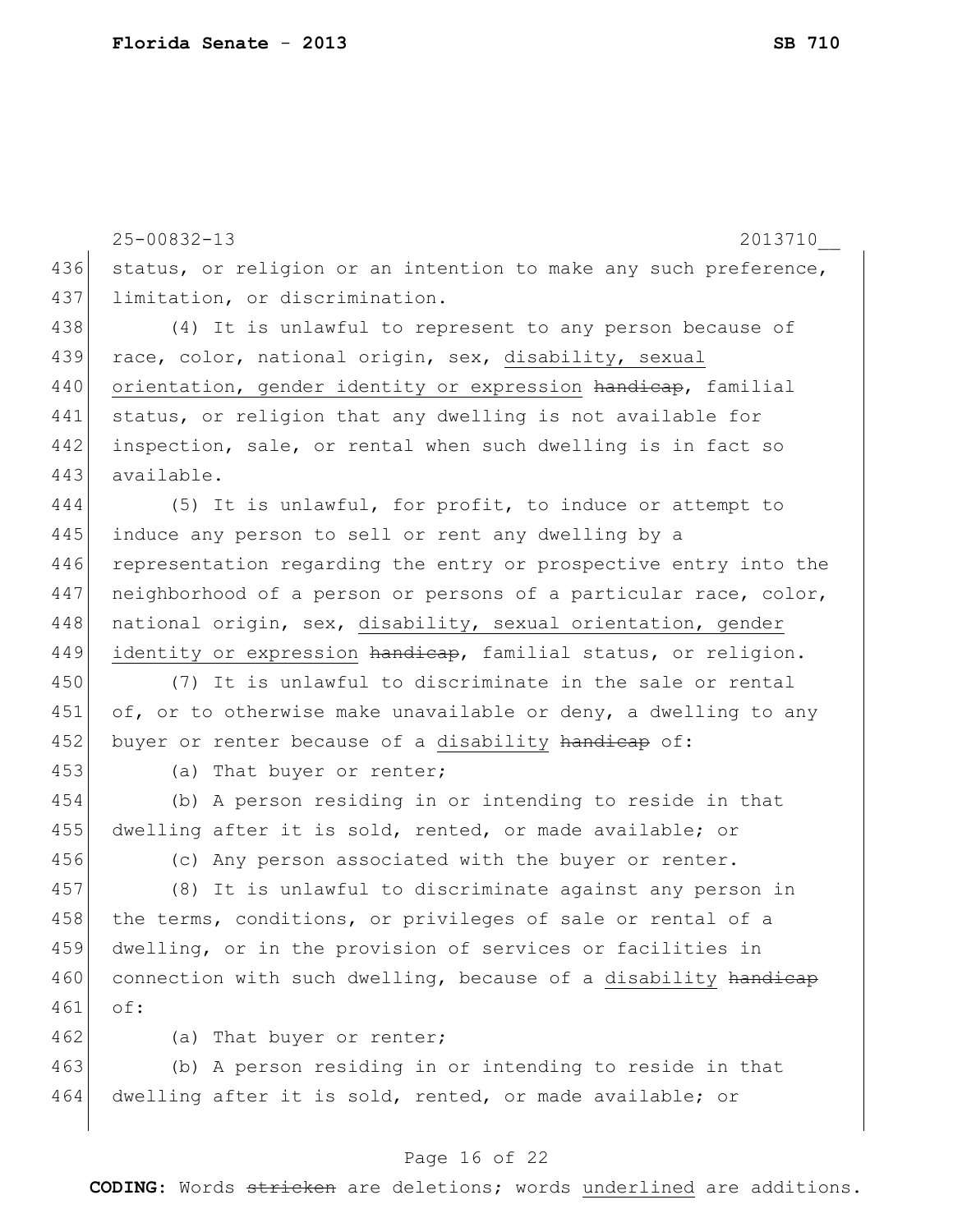25-00832-13 2013710\_\_ 465 (c) Any person associated with the buyer or renter. 466 (9) For purposes of subsections (7) and (8), discrimination 467 includes: 468 (a) A refusal to permit, at the expense of the handicapped 469 person who has a disability, reasonable modifications of 470 existing premises occupied or to be occupied by such person if 471 such modifications may be necessary to afford such person full 472 enjoyment of the premises; or 473 (10) Covered multifamily dwellings as defined herein that 474 which are intended for first occupancy after March 13, 1991, 475 shall be designed and constructed to have at least one building 476 entrance on an accessible route unless it is impractical to do 477 so because of the terrain or unusual characteristics of the site 478 as determined by commission rule. Such buildings shall also be 479 designed and constructed in such a manner that: 480 (a) The public use and common use portions of such 481 dwellings are readily accessible to and usable by handicapped 482 persons who have disabilities. 483 (d) Compliance with the appropriate requirements of the 484 American National Standards Institute for buildings and 485 facilities providing accessibility and usability for physically 486 handicapped people who have physical disabilities, commonly 487 cited as ANSI A117.1-1986, suffices to satisfy the requirements 488 of paragraph (c). 489 490 State agencies with building construction regulation 491 responsibility or local governments, as appropriate, shall 492 review the plans and specifications for the construction of 493 covered multifamily dwellings to determine consistency with the

#### Page 17 of 22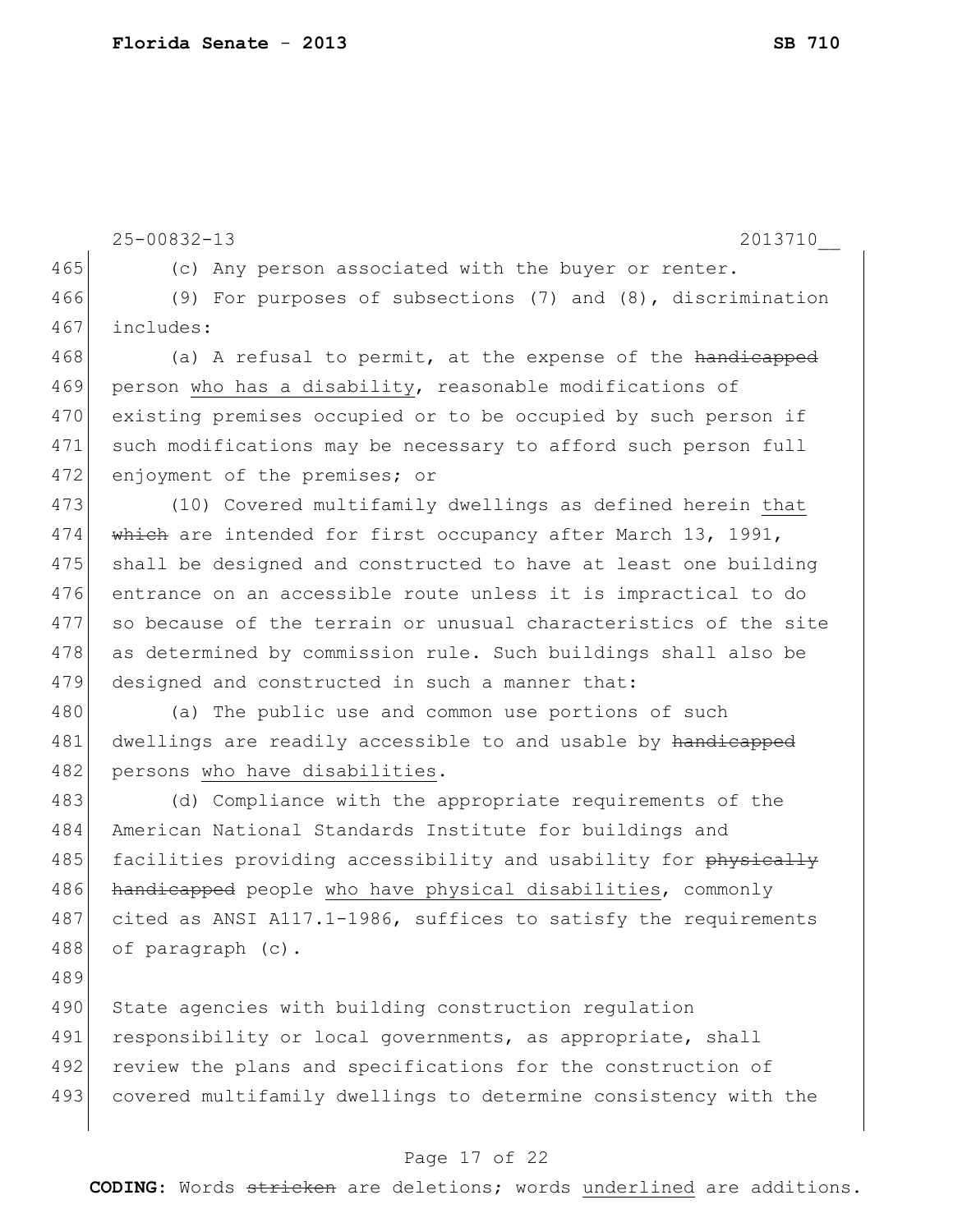25-00832-13 2013710\_\_ 494 requirements of this subsection. 495 Section 13. Section 760.24, Florida Statutes, is amended to 496 read: 497 760.24 Discrimination in the provision of brokerage 498 services.—It is unlawful to deny any person access to, or 499 membership or participation in, any multiple-listing service, 500 real estate brokers' organization, or other service, 501 organization, or facility relating to the business of selling or 502 renting dwellings, or to discriminate against him or her in the 503 terms or conditions of such access, membership, or 504 participation, on account of race, color, national origin, sex, 505 disability, sexual orientation, gender identity or expression 506 handicap, familial status, or religion. 507 Section 14. Subsection (1) and paragraph (a) of subsection 508 (2) of section 760.25, Florida Statutes, are amended to read: 509 760.25 Discrimination in the financing of housing or in 510 residential real estate transactions.-511 (1) It is unlawful for any bank, building and loan 512 association, insurance company, or other corporation, 513 association, firm, or enterprise the business of which consists 514 in whole or in part of the making of commercial real estate 515 loans to deny a loan or other financial assistance to a person 516 applying for the loan for the purpose of purchasing, 517 constructing, improving, repairing, or maintaining a dwelling, 518 or to discriminate against him or her in the fixing of the 519 amount, interest rate, duration, or other term or condition of 520 such loan or other financial assistance, because of the race, 521 color, national origin, sex, disability, sexual orientation, 522 gender identity or expression handicap, familial status, or

#### Page 18 of 22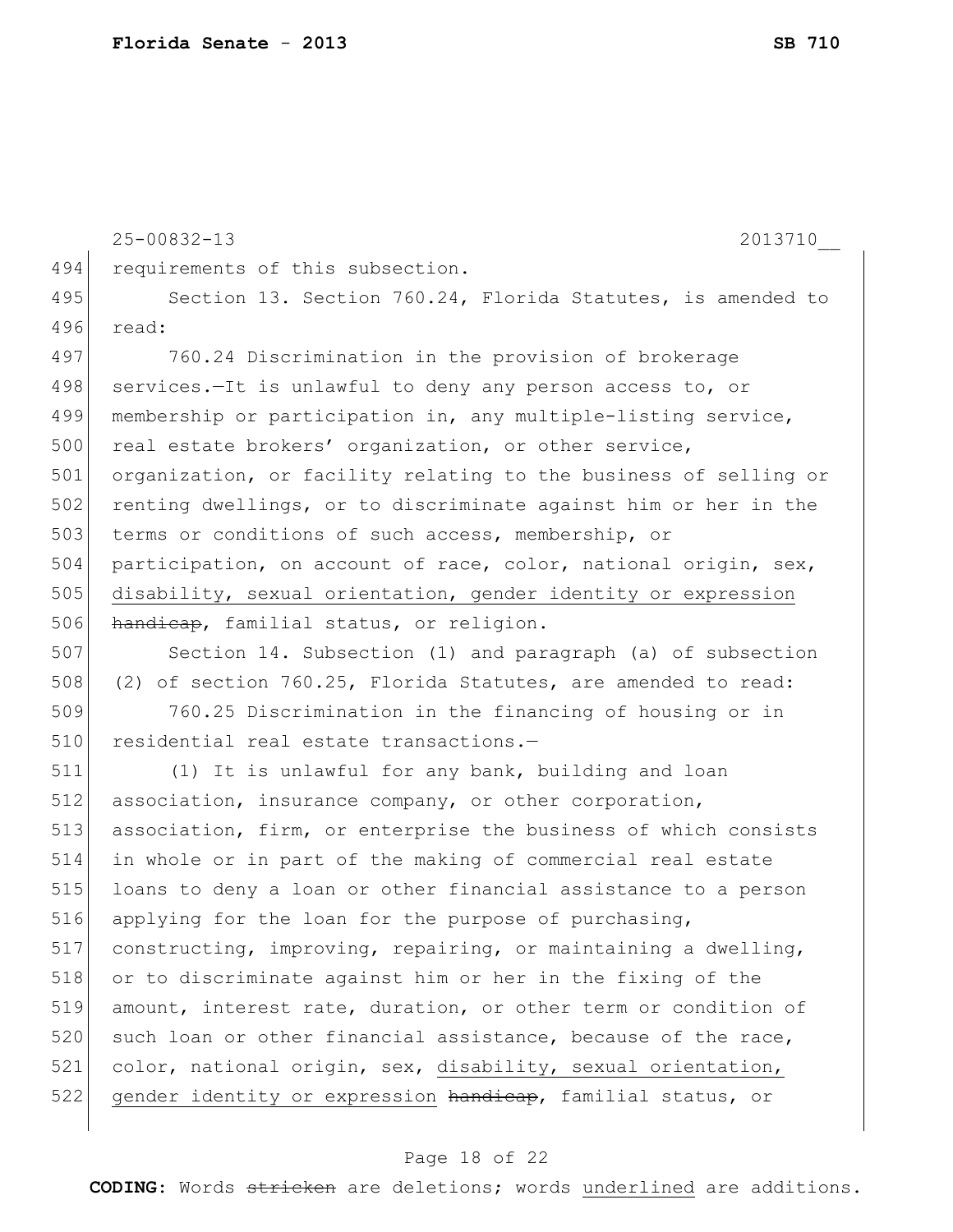25-00832-13 2013710\_\_ 523 religion of such person or of any person associated with him or 524 her in connection with such loan or other financial assistance 525 or the purposes of such loan or other financial assistance, or 526 because of the race, color, national origin, sex, disability, 527 sexual orientation, gender identity or expression handicap, 528 familial status, or religion of the present or prospective 529 owners, lessees, tenants, or occupants of the dwelling or 530 dwellings in relation to which such loan or other financial 531 assistance is to be made or given. 532 (2)(a) It is unlawful for any person or entity whose 533 business includes engaging in residential real estate 534 transactions to discriminate against any person in making 535 available such a transaction, or in the terms or conditions of 536 such a transaction, because of race, color, national origin, 537 sex, disability, sexual orientation, gender identity or 538 expression handicap, familial status, or religion. 539 Section 15. Section 760.26, Florida Statutes, is amended to 540 read: 541 760.26 Prohibited discrimination in land use decisions and 542 in permitting of development.—It is unlawful to discriminate in 543 land use decisions or in the permitting of development based on 544 race, color, national origin, sex, sexual orientation, gender 545 identity or expression, disability, familial status, religion, 546 or, except as otherwise provided by law, the source of financing 547 of a development or proposed development. 548 Section 16. Paragraph (a) of subsection (5) of section 549 760.29, Florida Statutes, is amended to read: 550 760.29 Exemptions.— 551 (5) Nothing in ss. 760.20-760.37:

#### Page 19 of 22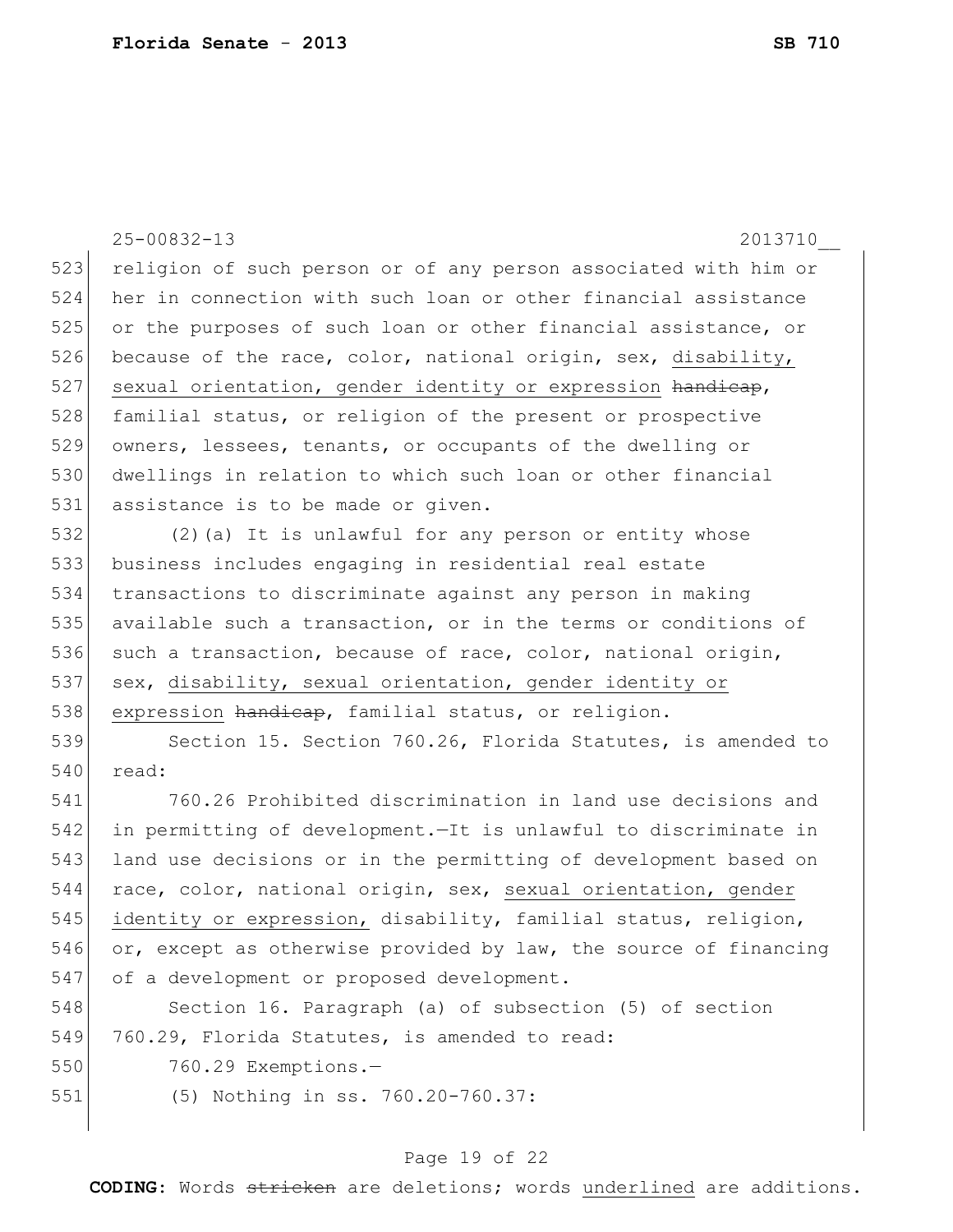|     | $25 - 00832 - 13$<br>2013710                                     |
|-----|------------------------------------------------------------------|
| 552 | (a) Prohibits a person engaged in the business of                |
| 553 | furnishing appraisals of real property from taking into          |
| 554 | consideration factors other than race, color, national origin,   |
| 555 | sex, disability, sexual orientation, gender identity or          |
| 556 | expression handicap, familial status, or religion.               |
| 557 | Section 17. Subsection (5) of section 760.31, Florida            |
| 558 | Statutes, is amended to read:                                    |
| 559 | 760.31 Powers and duties of commission. The commission           |
| 560 | shall:                                                           |
| 561 | (5) Adopt rules necessary to implement ss. 760.20-760.37         |
| 562 | and govern the proceedings of the commission in accordance with  |
| 563 | chapter 120. Commission rules shall clarify terms used with      |
| 564 | regard to handicapped accessibility for persons with             |
| 565 | disabilities, exceptions from accessibility requirements based   |
| 566 | on terrain or site characteristics, and requirements related to  |
| 567 | housing for older persons. Commission rules shall specify the    |
| 568 | fee and the forms and procedures to be used for the registration |
| 569 | required by s. $760.29(4)(e)$ .                                  |
| 570 | Section 18. Subsection (2) of section 760.50, Florida            |
| 571 | Statutes, is amended to read:                                    |
| 572 | 760.50 Discrimination on the basis of AIDS, AIDS-related         |
| 573 | complex, and HIV prohibited.-                                    |
| 574 | (2) Any person with or perceived as having acquired immune       |
| 575 | deficiency syndrome, acquired immune deficiency syndrome related |
| 576 | complex, or human immunodeficiency virus shall have every        |
| 577 | protection made available to handicapped persons with            |
| 578 | disabilities.                                                    |
| 579 | Section 19. Subsection (1) of section 760.60, Florida            |
| 580 | Statutes, is amended to read:                                    |
|     |                                                                  |

# Page 20 of 22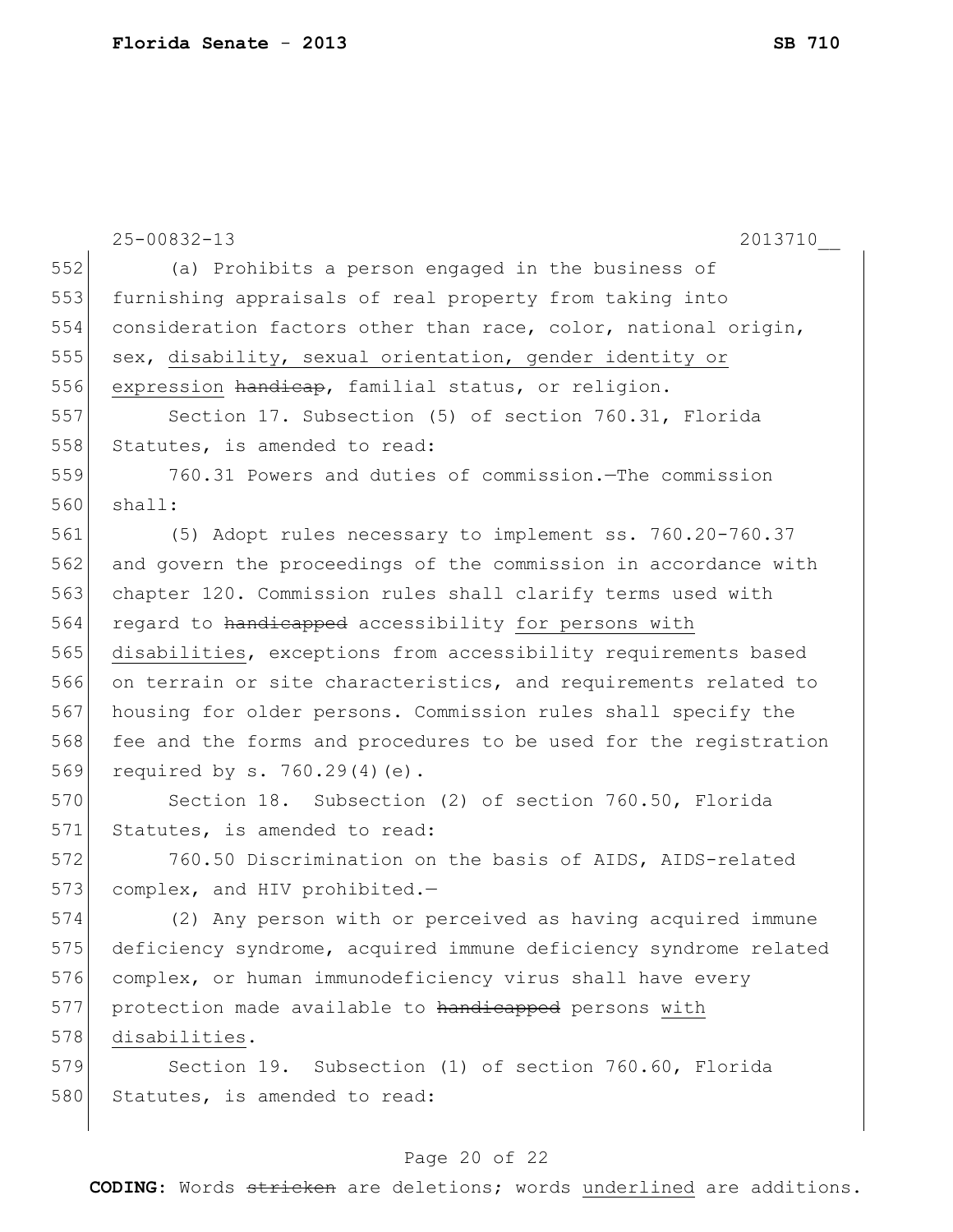|     | $25 - 00832 - 13$<br>2013710                                     |
|-----|------------------------------------------------------------------|
| 581 | 760.60 Discriminatory practices of certain clubs                 |
| 582 | prohibited; remedies.-                                           |
| 583 | (1) It is unlawful for a person to discriminate against any      |
| 584 | individual because of race, color, religion, gender, national    |
| 585 | origin, disability, sexual orientation, gender identity or       |
| 586 | expression handicap, age above the age of 21, or marital status  |
| 587 | in evaluating an application for membership in a club that has   |
| 588 | more than 400 members, that provides reqular meal service, and   |
| 589 | that regularly receives payment for dues, fees, use of space,    |
| 590 | facilities, services, meals, or beverages directly or indirectly |
| 591 | from nonmembers for business purposes. It is unlawful for a      |

592 person, on behalf of such a club, to publish, circulate, issue, 593 display, post, or mail any advertisement, notice, or 594 solicitation that contains a statement to the effect that the 595 accommodations, advantages, facilities, membership, or 596 privileges of the club are denied to any individual because of 597 race, color, religion, gender, national origin, disability, 598 sexual orientation, gender identity or expression handicap, age 599 above the age of 21, or marital status. This subsection does not 600 apply to fraternal or benevolent organizations, ethnic clubs, or 601 religious organizations where business activity is not 602 prevalent.

603 Section 20. Paragraph (e) of subsection (1) of section 604 419.001, Florida Statutes, is amended to read:

605 419.001 Site selection of community residential homes.-

606 (1) For the purposes of this section, the term:

607 (e) "Resident" means any of the following: a frail elder as 608 defined in s. 429.65; a person who has a physical disability 609 handicap as defined in s. 760.22  $760.22(7)(a)$ ; a person who has

#### Page 21 of 22